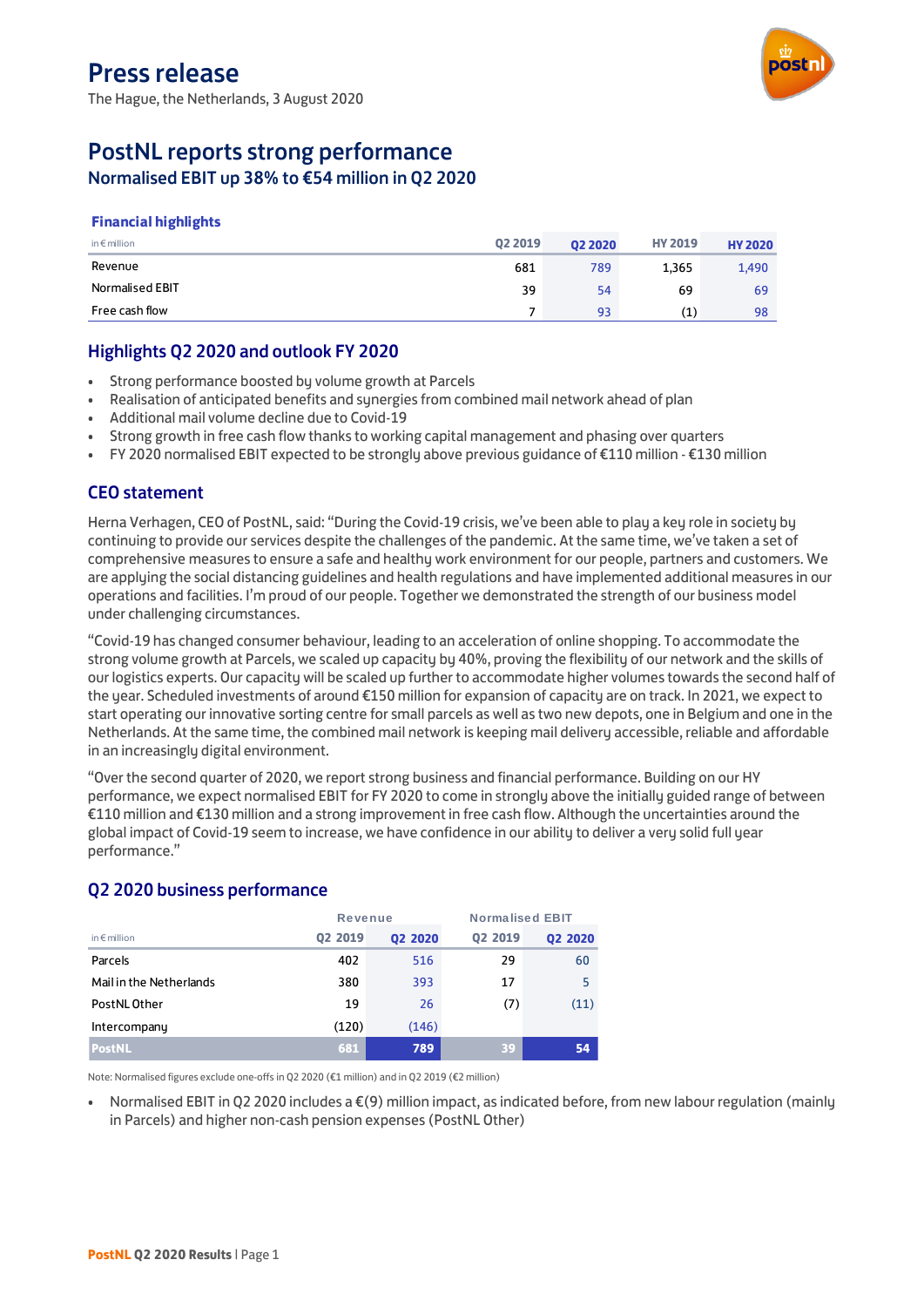

# Segment information Q2 2020

### Parcels: 24.8% volume growth boosted normalised EBIT in extraordinary quarter

PostNL's early actions in response to the sudden change in environment worked out well. These included scaling up capacity, expanding the number of delivery routes and attracting new staff, all within the constraints of social distancing. Since the start of the Covid-19 crisis, e-commerce growth has picked up significantly and the transition from offline to online has accelerated. The number of first-time online buyers increased and the share of existing medium and heavy online shoppers grew. Part of the growth related to specific, non-recurring, consumer spending as a result of the Covid-19 situation.

This resulted in strong volume growth at Parcels of 24.8% in Q2 2020, with growth in June coming in at around 18%. Growth was visible across almost all segments and products, especially among small and mid-sized webshops.

Revenue grew strongly to €516 million (Q2 2019: €402 million), mainly driven by volume development and a positive price/mix effect, thanks to yield management measures (including improved pricing), along with favourable mix effects. Logistics and Spring also saw rising revenue, with very strong growth in e-commerce related revenue at Spring, both in Asia and Europe.

Normalised EBIT was up very substantially to €60 million (Q2 2019: €29 million). This reflected the impact of €72 million from volume growth and a positive price/mix effect of €8 million, partly offset by volume-dependent costs rising by only €48 million thanks to the almost optimum utilisation of our infrastructure resulting from the equal flow of volumes during the week. Organic costs, including higher costs as a result of new labour legislation, increased by €5 million. Operational efficiency improved but was more than offset by higher other costs, partly related to extra cross dock capacity, resulting in additional costs of €11 million. Other results were up €14 million, with improving business performance at both Logistics and Spring.

### Mail in the Netherlands: result impacted by additional volume decline related to Covid-19

Performance at Mail in the Netherlands was marked by additional volume decline related to Covid-19, the impact of moderate pricing and the combination of mail networks. The latter contributed €15 million to normalised EBIT in the second quarter (YTD: €20 million) and is ahead of plan in delivering the anticipated benefits and synergies. The net contribution equals synergies minus one-off integration costs, including projected costs related to the agreement to compensate former Sandd mail deliverers. For the second half of 2020, PostNL will focus on achieving further synergies. The Dutch government has appealed the court decision that annulled the earlier approval granted for consolidation in the Dutch postal market. PostNL has also decided to appeal.

Addressed mail volumes declined by 16.2% in the quarter\*, with some recovery visible in June. The Covid-19 crisis resulted in additional substitution of around 5% and impacted international mail negatively. Although people were sending more greetings cards in the first weeks of the pandemic, bulk mail volumes declined significantly in the second quarter, as direct mail campaigns were postponed. The volume decline also included 1.9% impact related to elections in 2019, while the impact from competition was limited.

Revenue was up 3% to €393 million (Q2 2019: €380 million) driven by the consolidation of Sandd (€34 million) and a volume decline impact of €(30) million, partly offset by price/mix effects of €21 million, the latter being supported by the temporary shift in product mix due to Covid-19. Other revenue was down by €12 million, mainly due to the disposal of non-core activities.

Normalised EBIT fell to €5 million (Q2 2019: €17 million). This reflected the total volume and price/mix impact - a combined €25 million - partly offset by volume-related costs that were up €8 million. The increase in organic costs was €4 million. Other costs were up €15 million, and included integration costs of the mail networks and costs related to Covid-19, partly offset by cost savings and efficiency improvements. Other result was down €10 million, mainly as a result of the sale of non-core activities, and the discontinued distribution of unaddressed mail.

PostNL continues to implement cost savings initiatives, such as adjustments to the sorting and delivery process, streamlining of staff and centralising of locations. The phasing of some of these projects will be delayed due to the additional measures taken to apply social distancing guidelines in operations and facilities.

**\*** Adjusted volume decline was 15.0% (twoworking days less): volume decline based on 2019 pro forma volume including a full year of Sandd volumes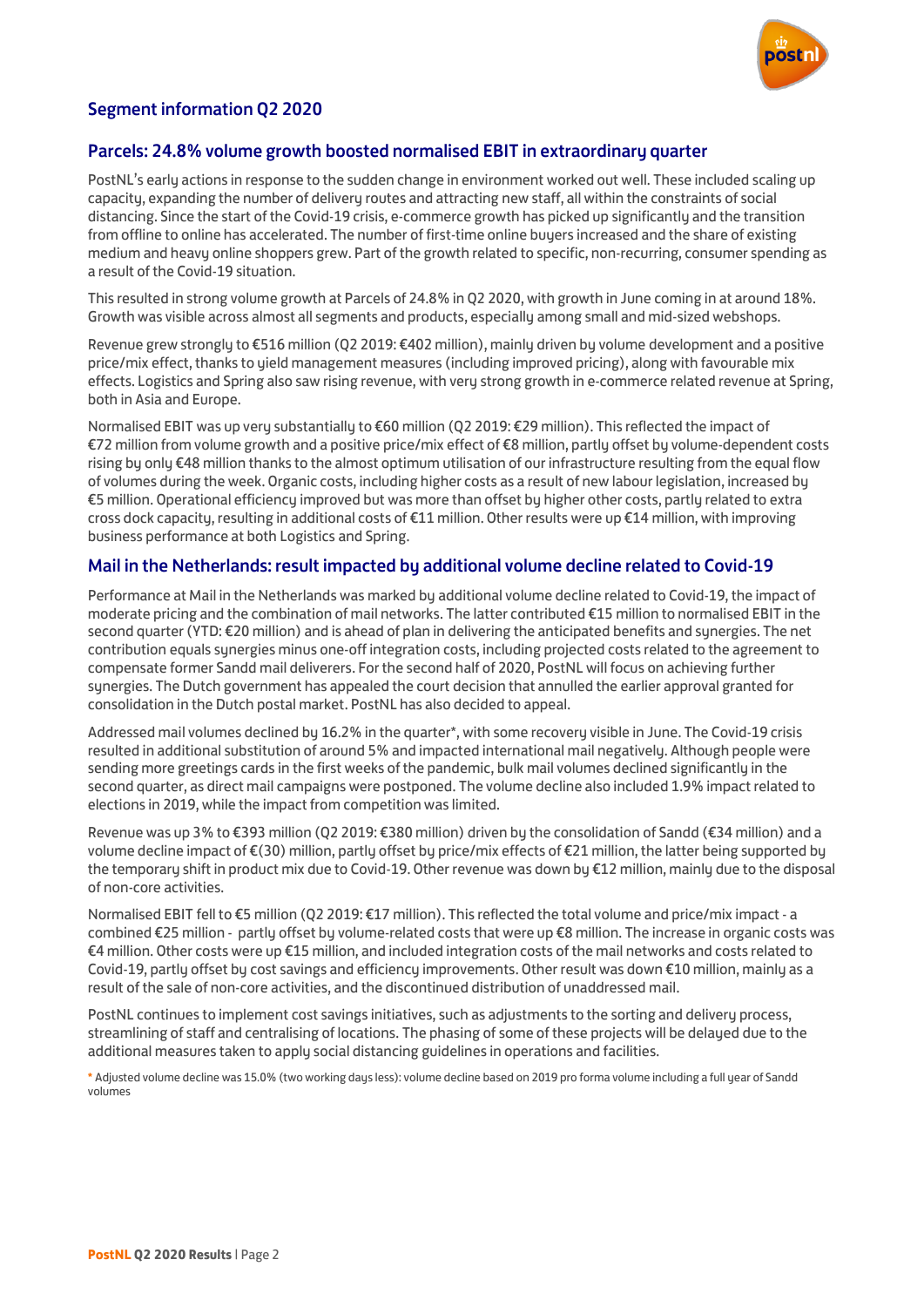

### PostNL Other

Revenue at PostNL Other amounted to €26 million (Q2 2019: €19 million). Normalised EBIT declined to €(11) million (Q2 2019: €(7) million), mainly as a result of higher pension expenses (an accounting impact only) as indicated earlier.

### **Pensions**

Pension expense amounted to €37 million (Q2 2019: €30 million) and total cash contributions were €24 million (Q2 2019: €27 million). On 30 June 2020, the pension fund's actual coverage ratio was 102.5%. The fund's 12 month average coverage ratio was 105.7%, above the minimum required funding level of 104.0%. Taking into account the resilience of the fund, no top-up payment obligation is expected.

Based on the financing agreement with the pension fund, the final payment for transitional plans at year-end 2020 was determined on parameters as in Q3 2019, when interest rates were very low. Taking into account the interests of all stakeholders, PostNL initiated discussions with the pension fund on options for a solution to smooth the impact of low interest rates in determining the final payment. In June, it was agreed that the maximum final payment will be around €290 million. This is €10 million below the initially determined amount. Should interest rates develop favourably, the final payment could be lower.

As part of the agreement, PostNL will pay the pension fund around €205 million at year-end 2020. The remaining €85 million (at most) will be deferred and paid in five annual instalments between 2021 and 2025. The funding costs of soft pensions will be reduced by around €5 million during 2020. Thus, the total reduction in the cash contribution for transitional plans amounts to at least €15 million.

#### Discontinued operations

Result from discontinued operations came in at €3 million (Q2 2019: €(29) million) and included a positive fair value adjustment and a negative business result at Nexive. The sale of Nexive's business to Mutares was completed on 1 July 2020. As previously announced, PostNL obtained a minority interest of 20% in the entity acquiring the Nexive business.

### Key figures

| <b>P</b><br>ັບ                            |         |                |                         |                     |
|-------------------------------------------|---------|----------------|-------------------------|---------------------|
| in $\epsilon$ million, except where noted | Q2 2019 | <b>Q2 2020</b> | <b>HY 2019</b>          | <b>HY 2020</b>      |
| Revenue                                   | 681     | 789            | 1,365                   | 1,490               |
| Operating income                          | 37      | 53             | 59                      | 52                  |
| Profit for the period                     | (4)     | 41             | 2                       | 28                  |
| Profit from continuing operations         | 25      | 38             | 40                      | 33                  |
| Total comprehensive income                | (5)     | 37             | (6)                     | 47                  |
| Free cash flow                            | 7       | 93             | (1)                     | 98                  |
|                                           |         |                | <b>31 December 2019</b> | <b>27 June 2020</b> |
| Adjusted net debt                         |         |                | 736                     | 614                 |

#### Development of financial and equity position

Total equity attributable to equity holders of the parent company increased to €28 million as at 27 June 2020. This reflected a net profit of €41 million, only partly offset by a €3 million negative impact from pension, net of tax. Total comprehensive income rose to €37 million (Q2 2019: €(5) million).

Free cash flow rose to €93 million (Q2 2019: €7 million). Aside from the improvement in result, the main driver for this favourable development was a significant improvement in working capital investments. This is explained by the continuation of the strong Q4 2019 performance and phasing effects due to cut-off dates for payment of social security invoices and related to settlement of terminal dues.

At the end of Q2 2020, the adjusted net debt position was €614 million, compared with €699 million at the end of Q1 2020.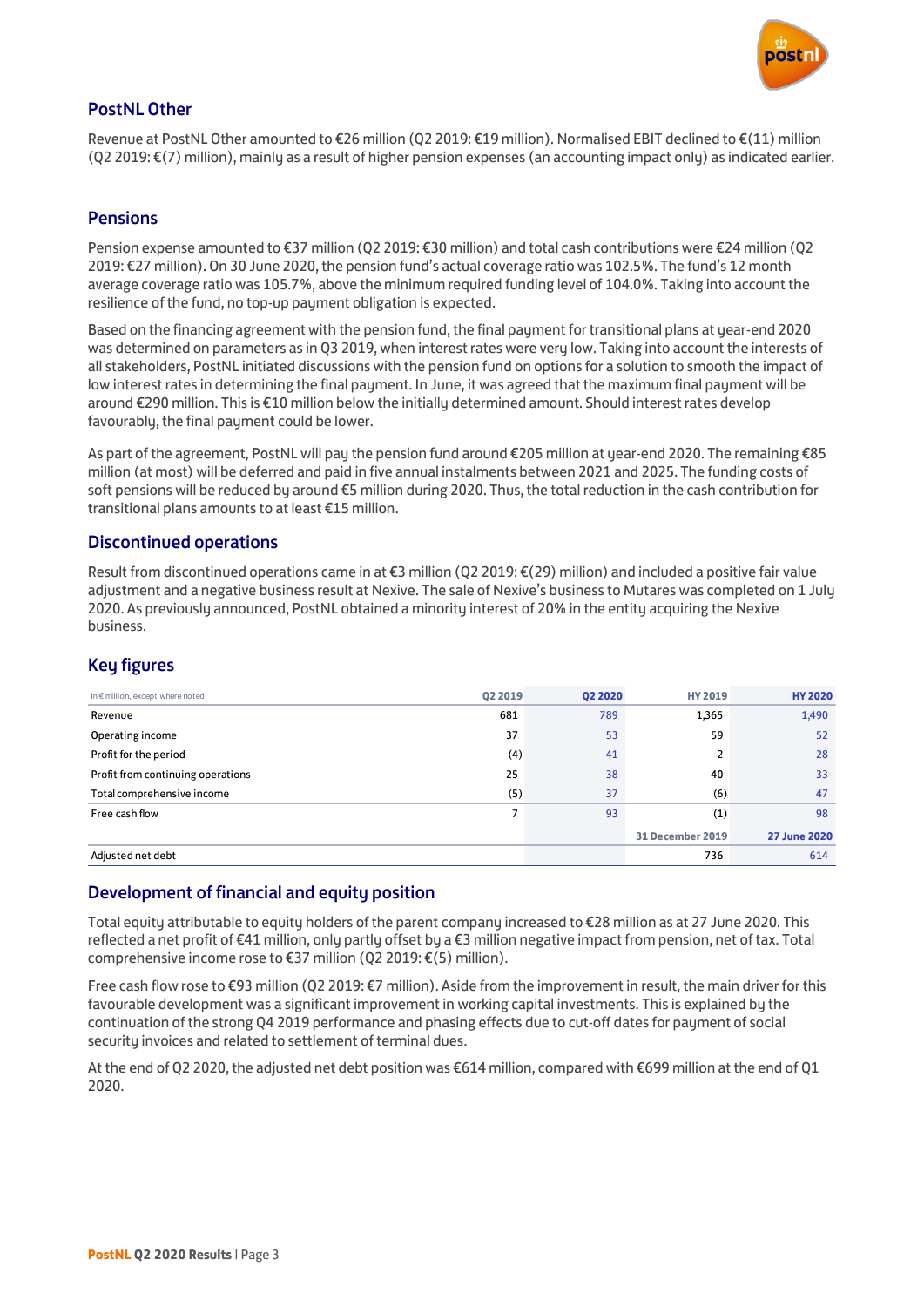

### Environmental, social and governance (ESG)

PostNL takes responsibility for the environmental impact of its operations and has set ambitious targets to reduce its environmental footprint. It has started replacing all 1,000 petrol scooters with around 600 professional electric three-wheel scooters. These sustainable e-scooters make a direct contribution to PostNL's sustainability targets and are the next step towards emission-free last-mile delivery in the Benelux region in 2030.

# Outlook FY 2020

| in $\epsilon$ million  | initial outlook FY 2020<br>(24 February 2020) | Outlook FY 2020 agreement<br>transitional plans (2 June 2020) | Outlook FY 2020 trading update (17<br><b>June 2020)</b> | <b>Outlook FY 2020 (3 August 2020)</b>            |
|------------------------|-----------------------------------------------|---------------------------------------------------------------|---------------------------------------------------------|---------------------------------------------------|
| <b>Normalised EBIT</b> | $110 - 130$                                   | $110 - 130$                                                   | strongly above 110 - 130                                | strongly above 110 - 130                          |
| Free cash flow*        | $(315) - (285)$                               | $(215) - (185)$                                               | better than (215) - (185)                               | strong improvement compared to<br>$(215) - (185)$ |

\* Cash flow before dividend, acquisitions, redemption of bonds/other financing activities; after payment of leases

As announced on 17 June, PostNL expects FY 2020 normalised EBIT to come in strongly above the initially guided range of €110 million - €130 million.

Free cash flow for FY 2020 is expected to show strong improvement. As indicated on 2 June 2020, the final agreement on determination and conditions of the final payment of transitional plans will improve free cash flow by around €100 million. Further upside is anticipated as improvement in normalised EBIT above the initially guided range will convert into cash. Working capital investments for FY 2020 should be lower than anticipated due to strict working capital management, more than offsetting the effect from higher revenue. The strong performance in the first half year of 2020 includes positive phasing effects that will revert.

Visibility for the second half of the year remains limited and will depend on possible renewed social distancing measures related to Covid-19, as well as macro-economic developments.

### Working days by quarter

|      |    |          |    |    | Total |
|------|----|----------|----|----|-------|
| 2019 | 63 | --<br>νŁ | 65 | 65 | 255   |
| 2020 | oΖ | 60       | ັ  | 68 | 255   |

### Financial calendar

| 2 November 2020 | Publication of Q3 2020 results        |
|-----------------|---------------------------------------|
| 1 March 2021    | Publication of Q4 and FY 2020 results |
| 10 May 2021     | Publication of Q1 2021 results        |
| 9 August 2021   | Publication of Q2 & HY 2021 results   |
| 8 November 2021 | Publication of Q3 2021 results        |

#### Contact information

| Published by              | PostNL N.V.<br><b>Prinses Beatrixlaan 23</b><br>2595 AK The Hague<br><b>The Netherlands</b><br>$T: +31888686161$                                  |                                                                                                          |
|---------------------------|---------------------------------------------------------------------------------------------------------------------------------------------------|----------------------------------------------------------------------------------------------------------|
| <b>Investor Relations</b> | Jochem van de Laarschot<br><b>Director Communications &amp; Investor Relations</b><br>M: +31 613 86 53 58<br>E: jochem.van.de.laarschot@postnl.nl | <b>Inge Laudy</b><br><b>Manager Investor Relations</b><br>M: +31 610 51 96 70<br>E: inge.laudu@postnl.nl |
| <b>Media Relations</b>    | <b>Tahira Limon</b><br>Spokesperson<br>M: +31 610 22 82 81<br>E: tahira.limon@postnl.nl                                                           |                                                                                                          |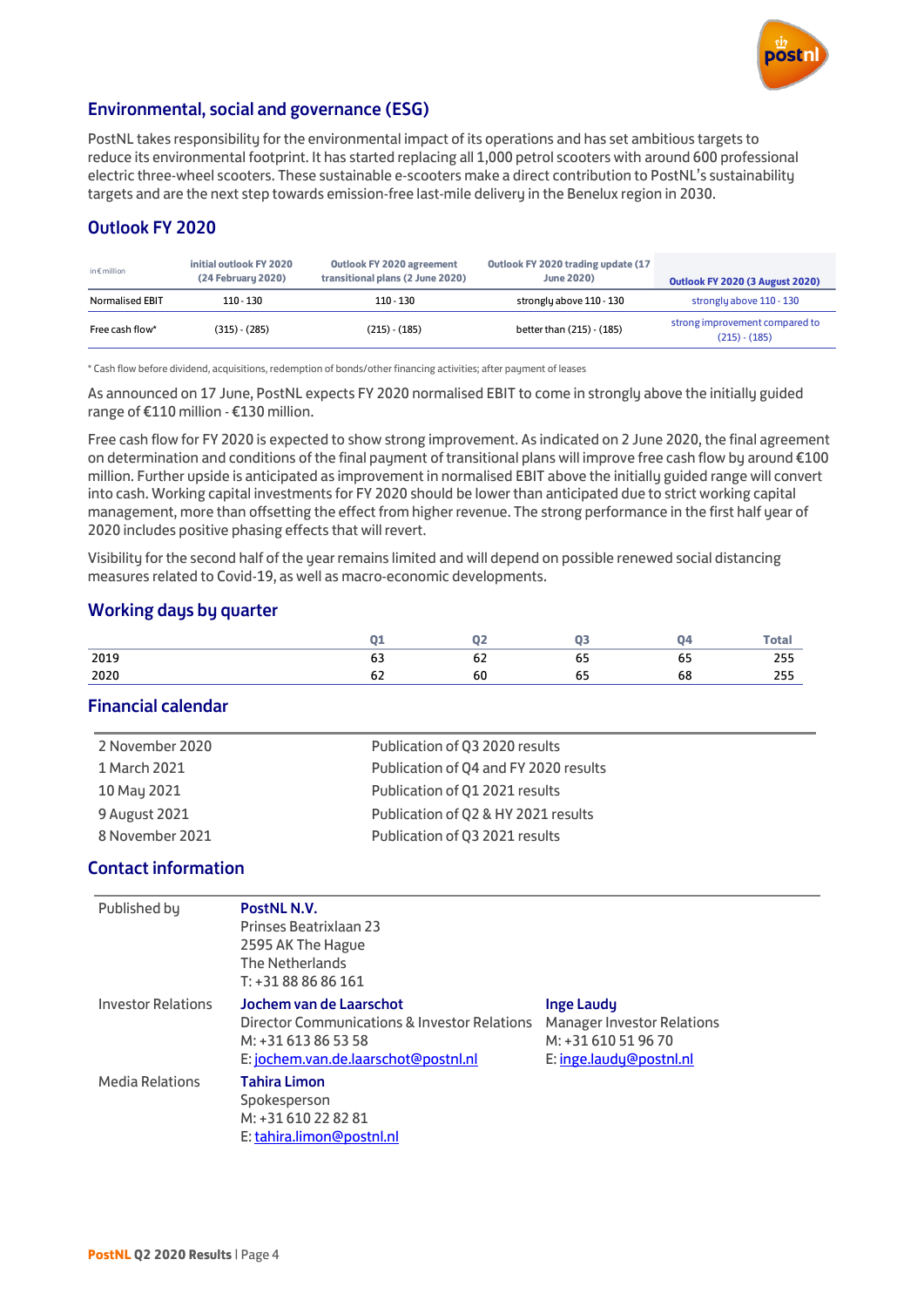

### Audio webcast and conference call on Q2 2020 results

On 3 August, at 11.00 am CET, the conference call for analysts and investors will start. It can be followed live via an audio webcast at **[www.postnl.nl/en/about-postnl/investors/results-reports-presentations/](https://postnl.sharepoint.com/sites/treasury_invest/InvestorRelations/Gedeelde%20%20documenten/EVENTS%20-%20Presentations%202020/Q1/Press%20release/www.postnl.nl/en/about-postnl/investors/results-reports-presentations)**.

### Additional information

Additional information is available at **www[.postnl.nl](http://www.postnl.nl/)**. This press release contains inside information within the meaning of article 7(1) of the EU Market Abuse Regulation.

Note that the numbers presented in this press release (tables and result explanations) may not sum precisely to the totals provided and percentages may not precisely reflect the absolute figures due to rounding.

### Caution on forward-looking statements

Some statements in this press release are 'forward-looking statements'. By their nature, forward-looking statements involve risk and uncertainty because they relate to events and depend on circumstances that may occur in the future. These forward-looking statements involve known and unknown risks, uncertainties and other factors that are outside of our control and impossible to predict, and that may cause actual results to differ materially from any future results expressed or implied. These forward-looking statements are based on current expectations, estimates, forecasts, analyses and projections about the industries in which we operate and management's beliefs and assumptions about possible future events. You are cautioned not to put undue reliance on these forward-looking statements, which only apply as of the date of this press release and are neither predictions nor guarantees of possible future events or circumstances. We do not undertake any obligation to release publicly any revisions to these forward-looking statements to reflect events or circumstances after the date of this press release or to reflect the occurrence of unanticipated events, except as may be required under applicable securities law.

### Use of non-GAAP information

In presenting and discussing the PostNL Group operating results, management uses certain non-GAAP financial measures. These non-GAAP financial measures should not be viewed in isolation as alternatives to the equivalent IFRS measures and should be used in conjunction with the most directly comparable IFRS measures. Non-GAAP financial measures do not have a standardised meaning under IFRS and therefore may not be comparable to similar measures presented by other issuers. The main non-GAAP key financial performance indicator is normalised EBIT. Normalised EBIT is derived from the IFRS-based performance measure operating income adjusted for the impact of project costs and incidentals.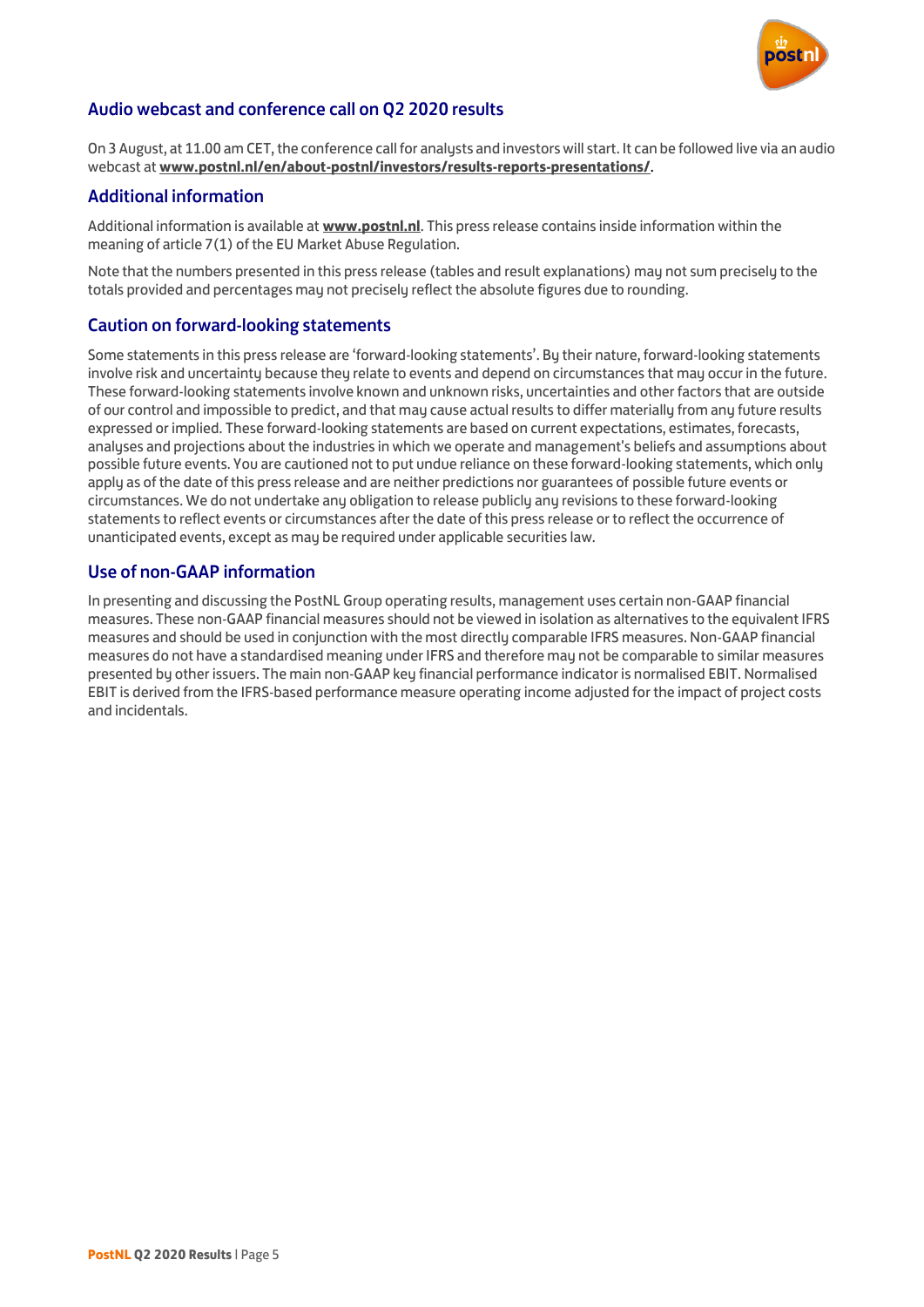

| <b>PostNL Consolidated income statement in €million</b> |  |
|---------------------------------------------------------|--|
|---------------------------------------------------------|--|

|                                                                                           | notes | Q2 2019      | <b>Q2 2020</b> | <b>HY 2019</b> | <b>HY 2020</b> |
|-------------------------------------------------------------------------------------------|-------|--------------|----------------|----------------|----------------|
| Revenue from contracts with customers                                                     |       | 677          | 784            | 1,357          | 1,482          |
| Other operating revenue                                                                   |       | 4            | $\overline{4}$ | 8              | 8              |
| <b>Total operating revenue</b>                                                            |       | 681          | 789            | 1,365          | 1,490          |
| Other income                                                                              |       | 1            | $\bf{0}$       | $\overline{2}$ | 1              |
| Cost of materials                                                                         |       | (16)         | (14)           | (33)           | (29)           |
| Work contracted out and other external expenses                                           |       | (310)        | (373)          | (625)          | (691)          |
| Salaries, pensions and social security contributions                                      |       | (255)        | (282)          | (520)          | (575)          |
| Depreciation, amortisation and impairments                                                |       | (36)         | (41)           | (71)           | (89)           |
| Other operating expenses                                                                  |       | (28)         | (26)           | (59)           | (55)           |
| <b>Total operating expenses</b>                                                           |       | (645)        | (736)          | (1, 308)       | (1, 439)       |
| <b>Operating income</b>                                                                   |       | 37           | 53             | 59             | 52             |
| Interest and similar income                                                               |       | $\mathbf{1}$ | $\mathbf{0}$   | $\overline{2}$ | $\mathbf{1}$   |
| Interest and similar expenses                                                             |       | (5)          | (4)            | (9)            | (8)            |
| <b>Net financial expenses</b>                                                             |       | (4)          | (4)            | (7)            | (7)            |
| <b>Results from investments in JVs/associates</b>                                         |       | 0            | $\bf{0}$       | 0              | (0)            |
| Profit/(loss) before income taxes                                                         |       | 33           | 49             | 52             | 44             |
| <b>Income taxes</b>                                                                       | (9)   | (8)          | (12)           | (12)           | (11)           |
| Profit/(loss) from continuing operations                                                  |       | 25           | 38             | 40             | 33             |
| Profit/(loss) from discontinued operations                                                | (4)   | (29)         | 3              | (38)           | (5)            |
| <b>Profit for the period</b>                                                              |       | (4)          | 41             | 2 <sup>1</sup> | 28             |
| Attributable to:                                                                          |       |              |                |                |                |
| Non-controlling interests                                                                 |       |              | (0)            |                | (0)            |
| Equity holders of the parent                                                              |       | (4)          | 41             | $\overline{2}$ | 28             |
| Earnings per ordinary share (in €cents) <sup>1</sup>                                      |       | (0.9)        | 8.2            | 0.4            | 5.7            |
| Earnings from continuing operations per ordinary share (in $\epsilon$ cents) <sup>1</sup> |       | 5.2          | 7.6            | 8.4            | 6.6            |
| Earnings from discontinued operations per ordinary share (in €cents) <sup>1</sup>         |       | (6.1)        | 0.6            | (8.0)          | (0.9)          |

1 Based on an average of 494,260,165 outstanding ordinary shares (2019: 473,721,190).

The results are impacted by a consolidation effect of eliminated intercompany income/charges between continuing operations and discontinued operations. Excluding this effect, operating income in Q2 2020 amounted to €53 million (Q2 2019: €37 million) and in HY 2020 to €53 million (HY 2019: €58 million). Likewise, excluding this effect, profit/(loss) from discontinued operations in Q2 2020 amounted to €3 million (Q2 2019: €(29) million) and in HY 2020 €(6) million (HY 2019: €(37) million).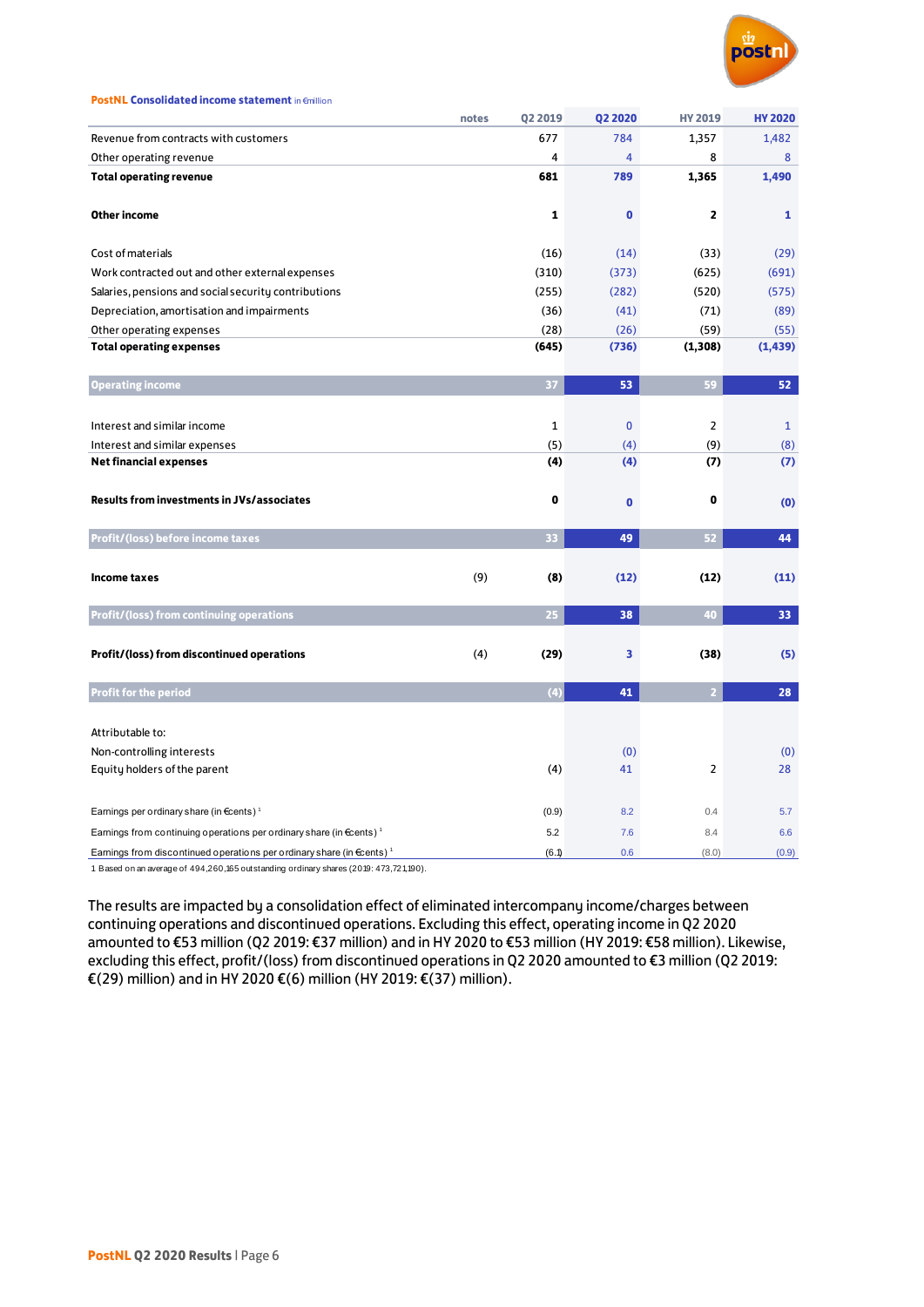

#### **PostNL Consolidated statement of comprehensive income** in  $\epsilon$ million

|                                                               | note | <b>Q2 2019</b> | <b>Q2 2020</b> | <b>HY 2019</b> | <b>HY 2020</b> |
|---------------------------------------------------------------|------|----------------|----------------|----------------|----------------|
| Profit for the period                                         |      | (4)            | 41             | $\overline{2}$ | 28             |
|                                                               |      |                |                |                |                |
| Impact pensions, net of tax                                   | (5)  | (3)            | (3)            | (9)            | 20             |
| Change in value of financial assets at fair value through OCI | (12) | 3              | (1)            | 3              | (1)            |
| Other comprehensive income that will not be reclassified      |      |                |                |                |                |
| to the income statement                                       |      | 0              | (4)            | (6)            | 19             |
| Currency translation adjustment, net of tax                   |      | 0              | (0)            | 0              | (0)            |
| Gains/(losses) on cashflow hedges, net of tax                 |      | (1)            | $\mathbf{1}$   | (2)            | 0              |
| Other comprehensive income that may be reclassified           |      |                |                |                |                |
| to the income statement                                       |      | (1)            | $\bf{0}$       | (2)            | (0)            |
|                                                               |      |                |                |                |                |
| Total other comprehensive income for the period               |      | (1)            | (4)            | (8)            | 19             |
|                                                               |      |                |                |                |                |
| Total comprehensive income for the period                     |      | (5)            | 37             | (6)            | 47             |
|                                                               |      |                |                |                |                |
| Attributable to:                                              |      |                |                |                |                |
| Non-controlling interests                                     |      | 0              | (0)            | $\Omega$       | (0)            |
| Equity holders of the parent                                  |      | (5)            | 37             | (6)            | 47             |
| Total comprehensive income attributable to the                |      |                |                |                |                |
| equity holders of the parent arising from:                    |      |                |                |                |                |
| Continuing operations                                         |      | 24             | 34             | 32             | 52             |
| Discontinued operations                                       |      | (29)           | 3              | (38)           | (5)            |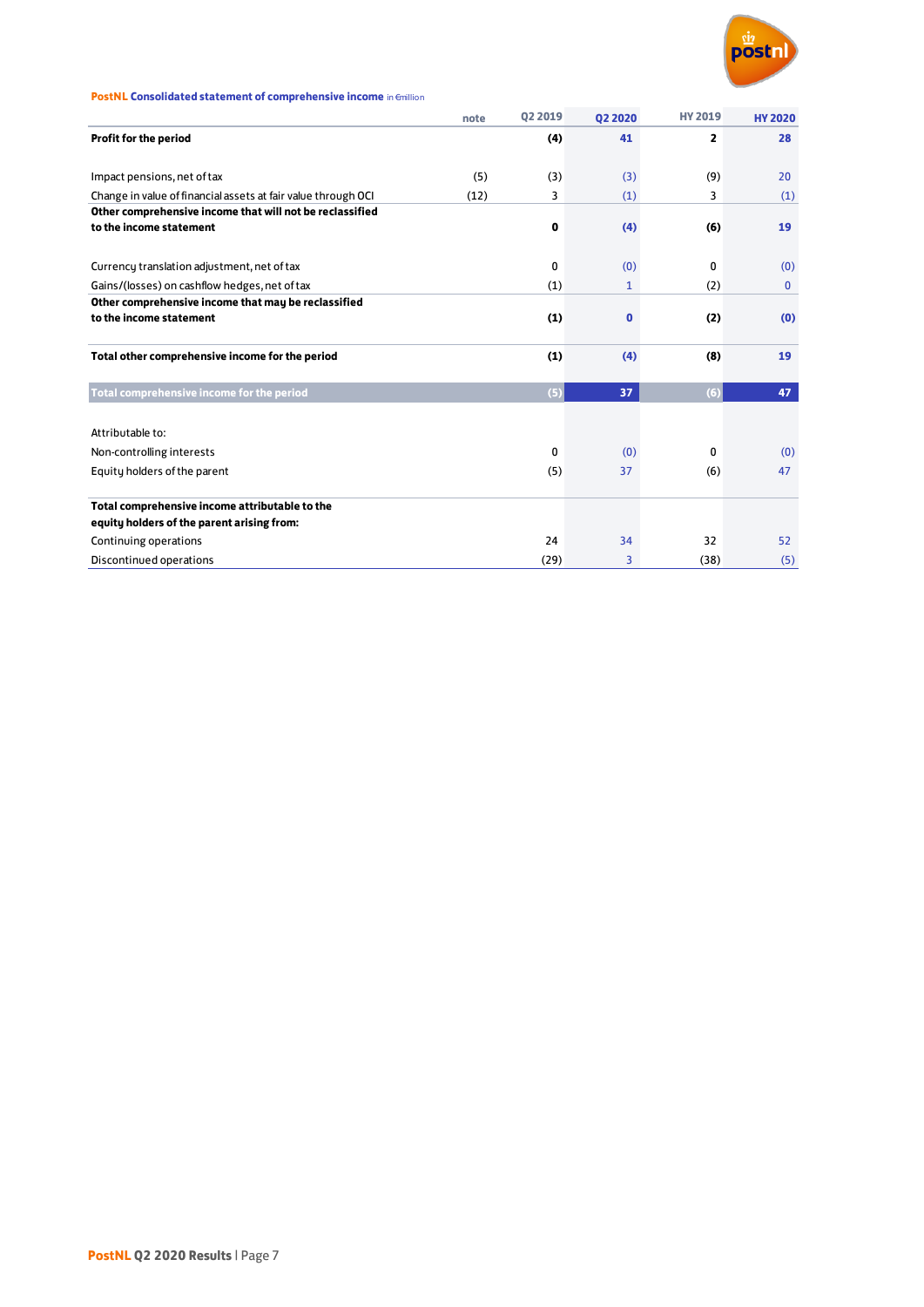

**notes Q2 2019 Q2 2020 HY 2019 HY 2020**

| PIUIIU (1055) DEIUIE IIICUIIIE LAXES                               |      | 33       |                | ж              |                     |
|--------------------------------------------------------------------|------|----------|----------------|----------------|---------------------|
| Adjustments for:                                                   |      |          |                |                |                     |
| Depreciation, amortisation and impairments                         |      | 36       | 41             | 71             | 89                  |
| Share-based payments                                               |      |          | 1              | 1              | $\overline{2}$      |
|                                                                    |      |          |                |                |                     |
| (Profit)/loss on disposal of assets                                |      | (1)      | (0)            | (2)            | (1)                 |
| Interest and similar income                                        |      | (1)      | (0)            | (2)            | (1)                 |
| Interest and similar expenses                                      |      | 5        | 4              | 9              | 8                   |
| Results from investments in JVs/associates                         |      | 0        | (0)            | 0              | 0                   |
| <b>Investment income</b>                                           |      | 3        | 4              | 5              | $\overline{ }$      |
|                                                                    |      |          |                |                |                     |
| Pension liabilities                                                |      | 3        | 13             | 7              | 20                  |
| Other provisions                                                   |      | (2)      | (5)            | (7)            | (28)                |
| <b>Changes in provisions</b>                                       |      | 1        | 9              | 0              | (8)                 |
|                                                                    |      |          |                |                |                     |
| Inventory                                                          |      | (2)      | $\bf{0}$       | (1)            | $\mathbf{0}$        |
| Trade accounts receivable                                          |      | (9)      | (12)           | 35             | (15)                |
| Other accounts receivable                                          |      |          | $\overline{2}$ | (1)            | 11                  |
| Other current assets excluding taxes                               |      | 35       | (5)            | 10             | (4)                 |
| Trade accounts payable                                             |      | (11)     | 3              | (14)           | (53)                |
| Other current liabilities excluding short-term financing and taxes |      | (56)     | 40             | (72)           | 83                  |
| <b>Changes in working capital</b>                                  |      | (43)     | 28             | (43)           | 22                  |
|                                                                    |      |          |                |                |                     |
| <b>Cash generated from operations</b>                              |      | 30       | 132            | 86             | 156                 |
|                                                                    |      |          |                |                |                     |
| Interest paid                                                      |      | (2)      | (2)            | (4)            | (3)                 |
| Income taxes received/(paid)                                       | (9)  |          | (8)            | (43)           | (8)                 |
|                                                                    |      |          |                |                |                     |
|                                                                    |      |          |                |                |                     |
| Net cash (used in)/from operating activities                       | (10) | 28       | 122            | 39             | 144                 |
|                                                                    |      |          |                |                |                     |
| Interest received                                                  |      | 1        | 0              | $\overline{2}$ | $\mathbf{1}$        |
| Acquisition of subsidiairies (net of cash)                         |      |          | 0              | (1)            | 0                   |
| Disposal of subsidiaires                                           |      |          | (0)            |                | 6                   |
| Capital expenditure on intangible assets                           |      | (8)      | (7)            | (14)           | (12)                |
| Capital expenditure on property, plant and equipment               |      | (7)<br>2 | (4)<br>0       | (11)<br>5      | (8)<br>$\mathbf{1}$ |
| Proceeds from sale of property, plant and equipment                |      |          |                |                |                     |
| Other changes in (financial) fixed assets                          |      | 5        | (0)            | 5              | 0                   |
| Net cash (used in)/from investing activities                       | (10) | (7)      | (11)           | (14)           | (10)                |
|                                                                    |      |          |                |                |                     |
| Dividends paid                                                     |      | (48)     | 0              | (48)           |                     |
| Changes related to non-controlling interests                       |      |          | (1)            |                | (1)                 |
| Repayments of short-term borrowings                                |      | (1)      | $\mathbf{0}$   | (1)            | (1)                 |
| Repayments of lease liabilities                                    |      | (14)     | (17)           | (27)           | (35)                |
|                                                                    |      |          |                |                |                     |
| Net cash (used in)/from financing activities                       | (10) | (63)     | (18)           | (76)           | (37)                |
|                                                                    |      |          |                |                |                     |
| Total change in cash from continuing operations                    |      | (42)     | 93             | (51)           | 97                  |
|                                                                    |      |          |                |                |                     |
| Cash at the beginning of the period                                |      | 253      | 485            | 269            | 480                 |
| Cash transfers to discontinued operations                          |      | 3        | (4)            | (4)            | (4)                 |
| Total change in cash from continuing operations                    |      | (42)     | 93             | (51)           | 97                  |
| Cash at the end of the period                                      |      | 214      | 573            | 214            | 573                 |
| Total change in cash from discontinued operations                  | (4)  | 20       | (4)            | $\overline{7}$ | (11)                |

**Profit/(loss) before income taxes** 44 **52** 44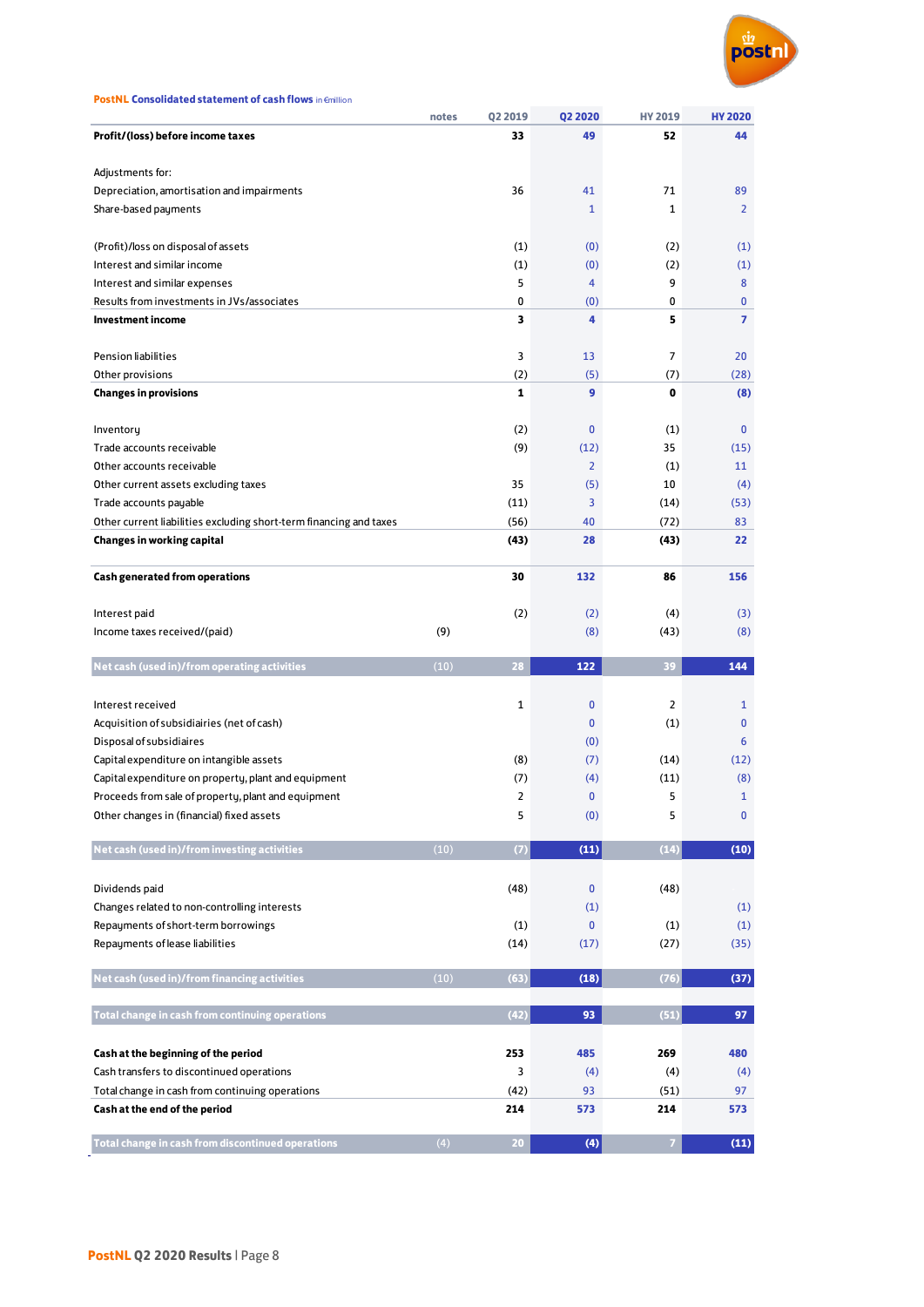

| <b>PostNL Consolidated statement of financial position in Emillion</b> |  |
|------------------------------------------------------------------------|--|
|------------------------------------------------------------------------|--|

|                                                           | notes | <b>31 December 2019</b> | <b>27 June 2020</b> |
|-----------------------------------------------------------|-------|-------------------------|---------------------|
| Assets                                                    |       |                         |                     |
|                                                           |       |                         |                     |
| Goodwill                                                  |       | 224                     | 225                 |
| Other intangible assets                                   |       | 140                     | 128                 |
| Intangible fixed assets                                   | (1)   | 364                     | 353                 |
| Land and buildings                                        |       | 272                     | 262                 |
| Plant and equipment                                       |       | 119                     | 109                 |
| Other                                                     |       | 13                      | 12                  |
| Construction in progress                                  |       | 10                      | 15                  |
| Property, plant and equipment                             | (2)   | 414                     | 398                 |
|                                                           |       |                         |                     |
| <b>Right-of-use assets</b>                                | (3)   | 259                     | 239                 |
|                                                           |       |                         |                     |
| Investments in joint ventures/associates                  |       | 3                       | 1                   |
| Other loans receivable                                    |       | 6                       | 7                   |
| Deferred tax assets                                       |       | 65                      | 76                  |
| Financial assets at fair value through OCI                |       | 15                      | 15                  |
| <b>Financial fixed assets</b>                             |       | 89                      | 99                  |
|                                                           |       |                         |                     |
| <b>Total non-current assets</b>                           |       | 1,126                   | 1,089               |
| Inventory                                                 |       | 4                       | 4                   |
| Trade accounts receivable                                 |       | 271                     | 287                 |
| Accounts receivable                                       |       | 51                      | 33                  |
| Income tax receivable                                     |       | $\mathbf{1}$            | 1                   |
| Prepayments and accrued income                            |       | 114                     | 119                 |
| Cash and cash equivalents                                 | (7)   | 480                     | 573                 |
| <b>Total current assets</b>                               |       | 921                     | 1,016               |
|                                                           |       |                         |                     |
|                                                           |       |                         |                     |
| Assets classified as held for sale                        | (4)   | 91                      | 70                  |
|                                                           |       |                         |                     |
| <b>Total assets</b>                                       |       | 2,138                   | 2,176               |
|                                                           |       |                         |                     |
| <b>Equity and Liabilities</b>                             |       |                         |                     |
|                                                           |       |                         |                     |
| Equity attributable to the equity holders of the parent   | (6)   | (21)                    | 28                  |
| Non-controlling interests                                 |       | 3                       | 2<br>31             |
| <b>Total equity</b>                                       |       | (18)                    |                     |
| Deferred tax liabilities                                  |       | 0                       | $\bf{0}$            |
| Provisions for pension liabilities                        | (5)   | 283                     | 278                 |
| Other provisions                                          | (8)   | 26                      | 28                  |
| Long-term debt                                            | (7)   | 695                     | 695                 |
| Long-term lease liabilities                               | (7)   | 201                     | 189                 |
| <b>Total non-current liabilities</b>                      |       | 1,205                   | 1,191               |
|                                                           |       |                         |                     |
| Trade accounts payable                                    |       | 197                     | 144                 |
| Other provisions                                          | (8)   | 53                      | 23                  |
| Short-term debt                                           | (7)   | 1                       | $\mathbf{0}$        |
| Short-term lease liabilities                              | (7)   | 63                      | 59                  |
| Other current liabilities                                 |       | 110                     | 180                 |
| Income tax payable                                        |       | 9                       | 21                  |
| <b>Contract liabilities</b>                               |       | 67                      | 47                  |
| Accrued current liabilities                               |       | 351                     | 399                 |
| <b>Total current liabilities</b>                          |       | 851                     | 873                 |
|                                                           |       |                         |                     |
| Liabilities related to assets classified as held for sale | (4)   | 100                     | 82                  |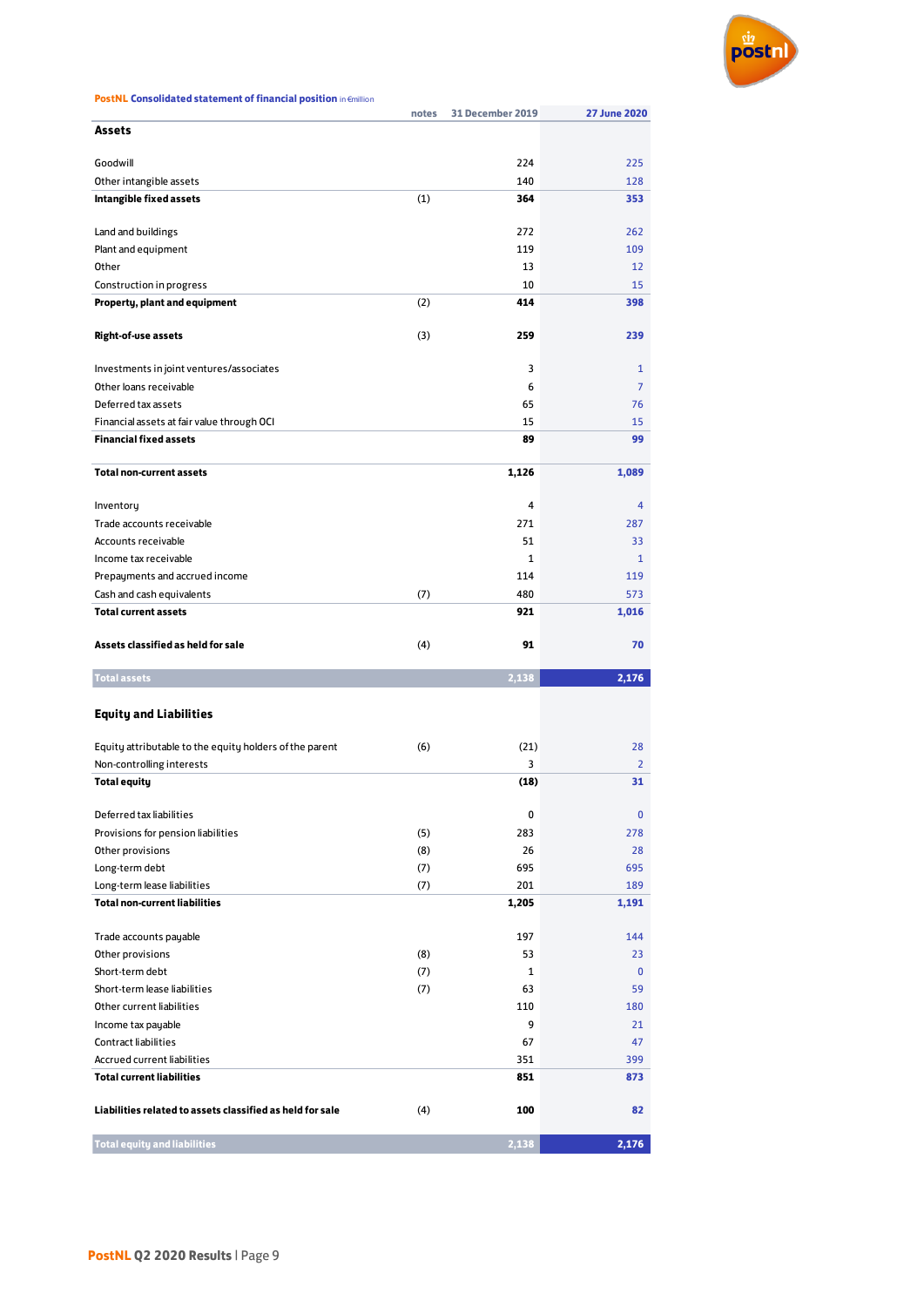

#### **PostNL Consolidated statement of changes in equity in €million**

| <b>PostNL Consolidated statement of changes in equity in €million</b> |                  |                                                |                         |                          |                                             |                   |                      |                                                              |                                  |                        |
|-----------------------------------------------------------------------|------------------|------------------------------------------------|-------------------------|--------------------------|---------------------------------------------|-------------------|----------------------|--------------------------------------------------------------|----------------------------------|------------------------|
|                                                                       | share<br>capital | <b>Issued</b> Additional<br>paid in<br>capital | Currency<br>translation | Hedge<br>reserve reserve | Financial<br>assets at<br>fair value<br>OCI | Other<br>reserves | Retained<br>earnings | <b>Attributable</b><br>to equity<br>holders of<br>the parent | Non-<br>controlling<br>interests | <b>Total</b><br>equity |
| <b>Balance at 1 January 2019</b>                                      | 38               | 160                                            | $\mathbf{0}$            | 0                        | 11                                          | 54                | (217)                | 46                                                           | 3                                | 49                     |
| Total comprehensive income                                            |                  |                                                |                         | (2)                      | 3                                           | (9)               | 2                    | (6)                                                          |                                  | (6)                    |
| Appropriation of net income                                           |                  |                                                |                         |                          |                                             | (166)             | 166                  | $\mathbf{0}$                                                 |                                  | $\mathbf{0}$           |
| Final dividend previous year                                          | 1                | (1)                                            |                         |                          |                                             |                   | (48)                 | (48)                                                         |                                  | (48)                   |
| Share-based compensation                                              |                  | 2                                              |                         |                          |                                             | (1)               |                      | 1                                                            |                                  | 1                      |
| <b>Balance at 29 June 2019</b>                                        | 39               | 161                                            |                         | (2)                      | 14                                          | (122)             | (97)                 | (7)                                                          | 3                                | (4)                    |
| <b>Balance at 1 January 2020</b>                                      | 40               | 160                                            | $\mathbf{0}$            | (2)                      | 14                                          | (115)             | (118)                | (21)                                                         | 3                                | (18)                   |
| Total comprehensive income                                            |                  |                                                | (0)                     | 0                        | (1)                                         | 20                | 28                   | 47                                                           | (0)                              | 47                     |
| Appropriation of net income                                           |                  |                                                |                         |                          |                                             | (432)             | 432                  | $\mathbf{0}$                                                 |                                  | $\mathbf{0}$           |
| Share-based compensation                                              | 0                | 1                                              |                         |                          |                                             | 0                 |                      | 2                                                            |                                  | 2                      |
| Minority buy-out and other                                            |                  |                                                |                         |                          | (6)                                         | 6                 |                      | $\mathbf{0}$                                                 | (1)                              | (1)                    |
| <b>Balance at 27 June 2020</b>                                        | 40               | 161                                            | 1                       | (2)                      | $\overline{7}$                              | (521)             | 342                  | 28                                                           | $\overline{2}$                   | 31                     |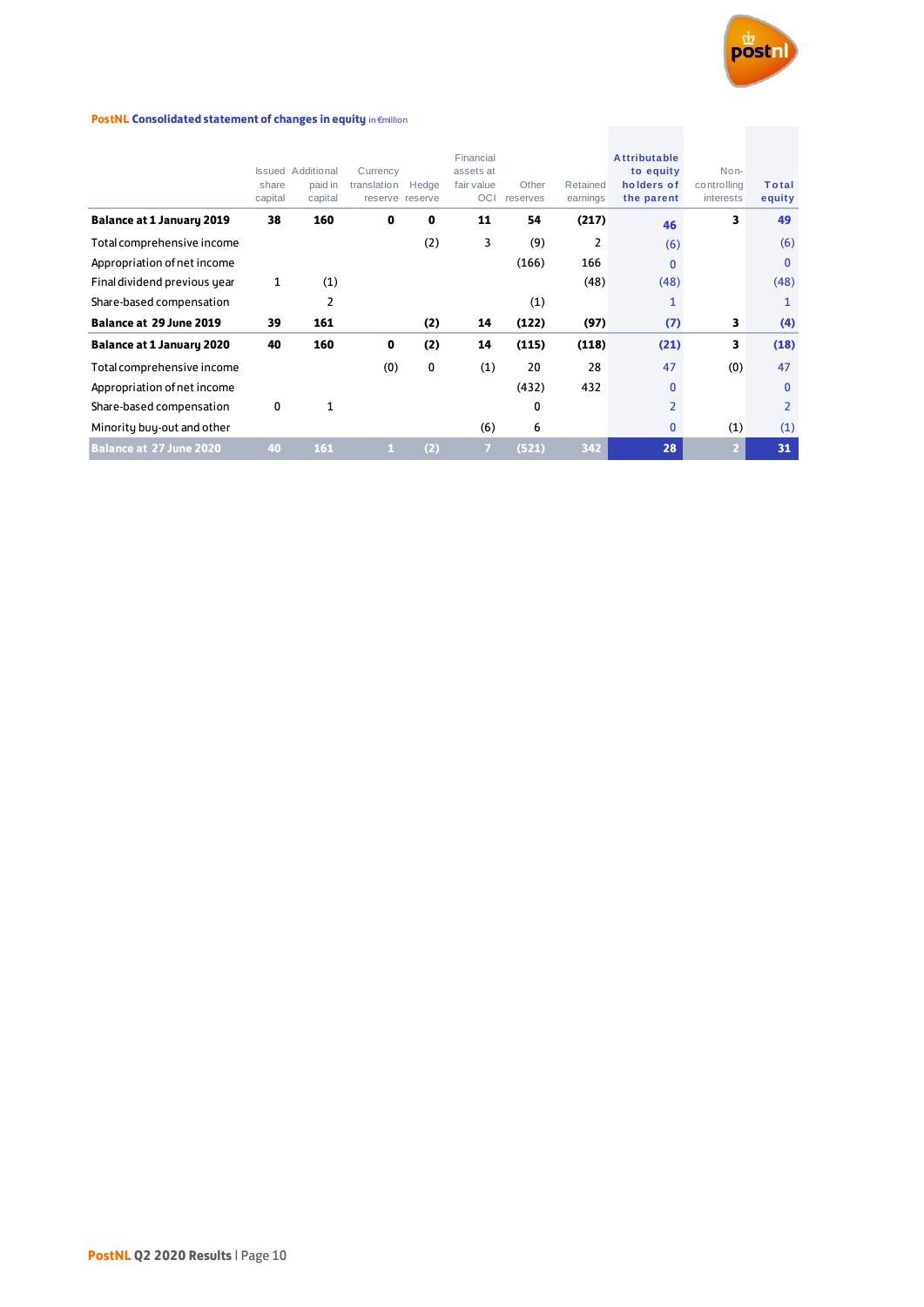

### General information and description of our business

The interim financial statements have been prepared in accordance with IAS 34 'Interim financial reporting'.

PostNL N.V. ('PostNL' or the 'company') is a public limited liability company with its registered seat and head office in The Hague, the Netherlands.

PostNL provides businesses and consumers in the Benelux with an extensive range of services for their mail and parcels needs. Through our international sales network Spring, we connect local businesses around the world to consumers globally. PostNL's services involve collecting, sorting, transporting and delivering letters and parcels for the company's customers within specific timeframes. The company also provides services in the area of data management, direct marketing and fulfilment.

#### Auditor's involvement

The content of this interim financial report has not been audited or reviewed by an external auditor.

#### Basis of preparation

The interim financial statements are reported on a year-to-date basis ending 27 June 2020. The information should be read in conjunction with the 2019 Annual Report of PostNL N.V. as published on 24 February 2020.

The preparation of interim financial statements requires management to make judgements, estimates and assumptions that affect the application of accounting policies and the reported amounts of assets and liabilities, income and expense. Actual results may differ from these estimates.

In preparing these interim financial statements, the significant judgements made by management in applying the Group's accounting policies and the key sources of estimation uncertainty were the same as those that applied to the 2019 Annual Report of PostNL N.V. for the year ended 31 December 2019. There are no IFRS standards, amended standards or IFRIC interpretations taking effect for the first time for the financial year beginning 1 January 2020 that would be expected to have a material impact on the 2020 accounts of the Group.

Note that the numbers presented in the financial statements and disclosures thereto may not sum precisely to the totals provided and percentages may not precisely reflect the absolute figures due to rounding.

#### **Classification Nexive and Postcon**

In line with PostNL's strategy to become *the* logistics and postal solutions provider in the Benelux region, PostNL has decided to divest Nexive and Postcon. On 3 August 2018, the classification criteria of IFRS 5 'Non-current Assets Held for Sale and Discontinued Operations' were met. Accordingly, as of Q3 2018, Nexive and Postcon have been reported as 'held for sale' and the results and cash flows have been reported as 'discontinued operations'.

#### **Covid-19 impact assessment**

In Q2 2020, management assessed the impact of Covid-19 on all material assets and liabilities. We performed a review for impairment triggers on goodwill and other intangibles, PP&E and Right-of-Use assets. We also analysed the trade accounts receivable position and customers' payment behaviour. And last we assessed the need to make adjustments to the fair value accounted financial assets and balance sheet positions related to our non-current assets held for sale. The assessment did not reveal any need for significant negative adjustments to the accounts mentioned per HY 2020. Given the uncertainties present, management will reperform their assessment in HY2 2020.

#### **Acquisition of Sandd**

On 27 September 2019 the State Secretary of Economic Affairs cleared the merger between PostNL and Sandd. Legal appeals have been filed by a number of parties against the approval. On 11 June 2020 the court (Rechtbank Rotterdam) annulled the approval for consolidation in the Dutch postal market. The government has appealed to the court decision. PostNL has also decided to appeal. Awaiting next steps, PostNL will continue to adhere to the conditions imposed in relation to the acquisition. As we have obtained control as of the acquisition date of 22 October 2019, we have fully consolidated Sandd in our financial statements as of that date going forward.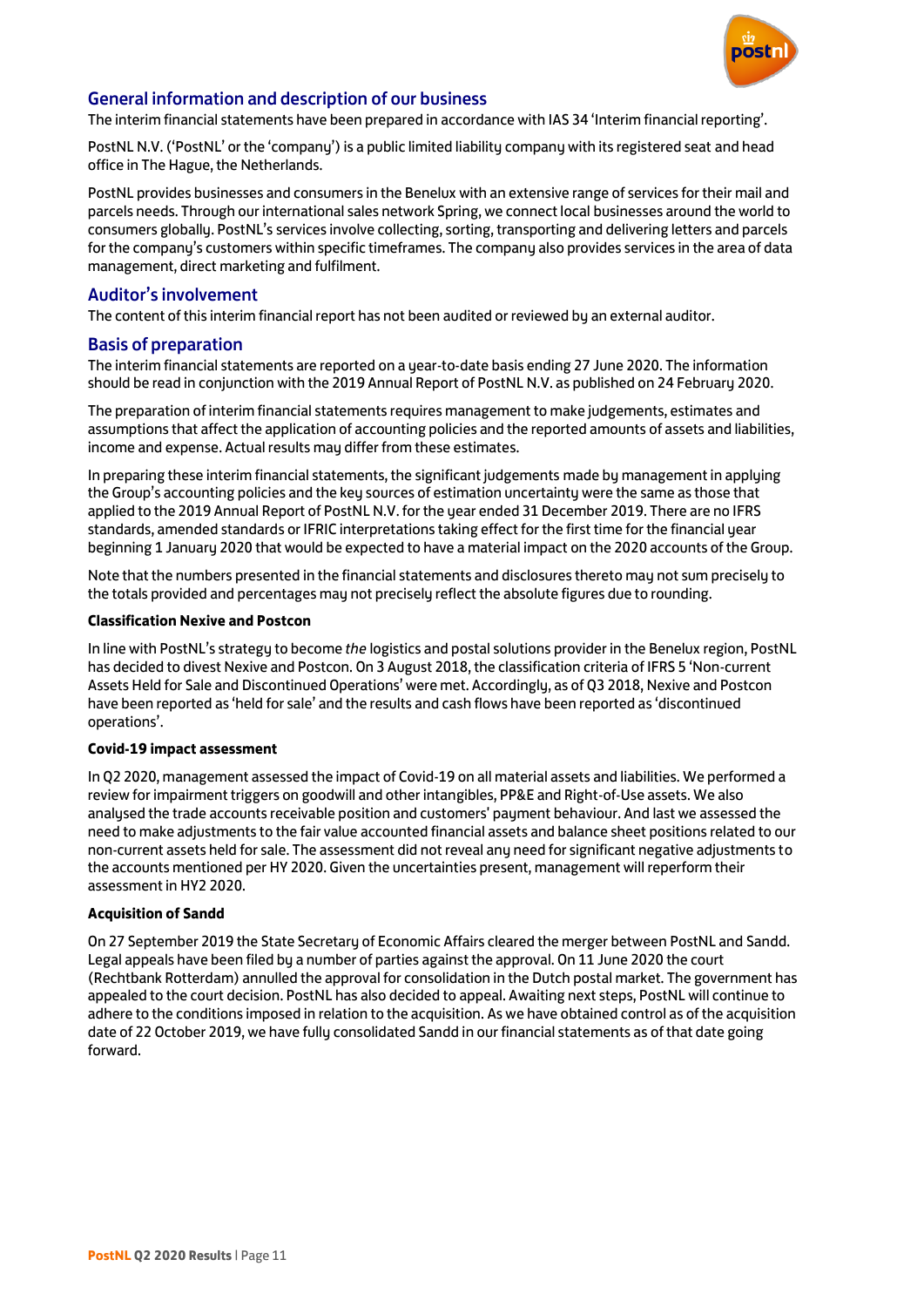

### Segment information

PostNL operates its businesses through the reportable segments Parcels, Mail in the Netherlands and PostNL Other.

The following table presents the segment information relating to the income statement and total assets and total liabilities of the reportable segments for the first six months of 2020 and 2019. In HY 2020, 89% of revenue from contracts with customers was generated in the Netherlands, 6% in the rest of Europe and 5% in the rest of the world.

#### **PostNL Segmentation** in €million **HY 2020 ended at 27 June 2020 Parcels M ail in N L P o stN L Other D isco ntinued o peratio ns Eliminatio ns Total** Revenue from contracts with customers 636 836 645 1 PostNL Discontinued<br>
Intercompany sales Mail in NL PostNL Discontinued<br>
Intercompany sales 1<br>
Other operating revenue 1,4<br>
Other operating revenue 1,4<br>
Other operating revenue 4 3 0 Other operating revenue and the contract of the contract of the contract of the contract of the contract of the contract of the contract of the contract of the contract of the contract of the contract of the contract of th **Total operating revenue 930 788 51 (279) 1,490** Other income  $(0)$  and  $1$  0  $(1)$   $(1)$   $(2)$   $(3)$   $(4)$   $(5)$   $(7)$   $(8)$   $(9)$   $(1)$   $(1)$   $(1)$   $(1)$   $(1)$   $(1)$   $(1)$   $(1)$   $(1)$   $(1)$   $(1)$   $(1)$   $(1)$   $(1)$   $(1)$   $(1)$   $(1)$   $(1)$   $(1)$   $(1)$   $(1)$   $(1)$   $(1)$  Depreciation/impairment property, plant and equipment (11)  $(13)$   $(2)$   $(27)$ Amortisation/impairment intangibles (9) (10) (5) (24) (24) Depreciation/impairment right-of-use assets (17) (14) (7) (38) **Total operating income 85** (5) (29) 52 **Normalised EBIT 85 9 (26) 69** Total assets 723 685 707 6 1 2,176 Total operating income<br>
Normalised EBIT<br>
Total liabilities Total liabilities 507 762 795 82 2,145<br>
Total liabilities 507 762 795 82 2,145

| <b>HY 2019 ended at 29 June 2019</b>                     |      |      |      |       |       |
|----------------------------------------------------------|------|------|------|-------|-------|
| Revenue from contracts with customers                    | 701  | 656  |      |       | 1,357 |
| Intercompany sales                                       | 94   | 113  | 40   | (247) |       |
| Other operating revenue                                  | 5    | 3    |      |       | 8     |
| <b>Total operating revenue</b>                           | 800  | 772  | 40   | (247) | 1,365 |
| Other income                                             |      | 2    |      |       | 2     |
| Depreciation/impairment property,<br>plant and equipment | (12) | (13) | (2)  |       | (27)  |
| Amortisation/impairment intangibles                      | (4)  | (7)  | (5)  |       | (16)  |
| Depreciation/impairment right-of-use assets              | (14) | (7)  | (7)  |       | (28)  |
| <b>Total operating income</b>                            | 52   | 33   | (26) |       | 59    |
| <b>Normalised EBIT</b>                                   | 52   | 33   | (16) |       | 69    |
| Total assets at 31 December 2019                         | 714  | 727  | 632  | 65    | 2,138 |
| Total liabilities at 31 December 2019                    | 497  | 832  | 743  | 84    | 2,156 |

The key financial performance indicator for management of the reportable segments is normalised EBIT. Normalised EBIT is derived from the IFRS-based performance measure operating income adjusted for the impact of project costs and incidentals. Normalised EBIT is reported on a monthly basis to the chief operating decision-makers.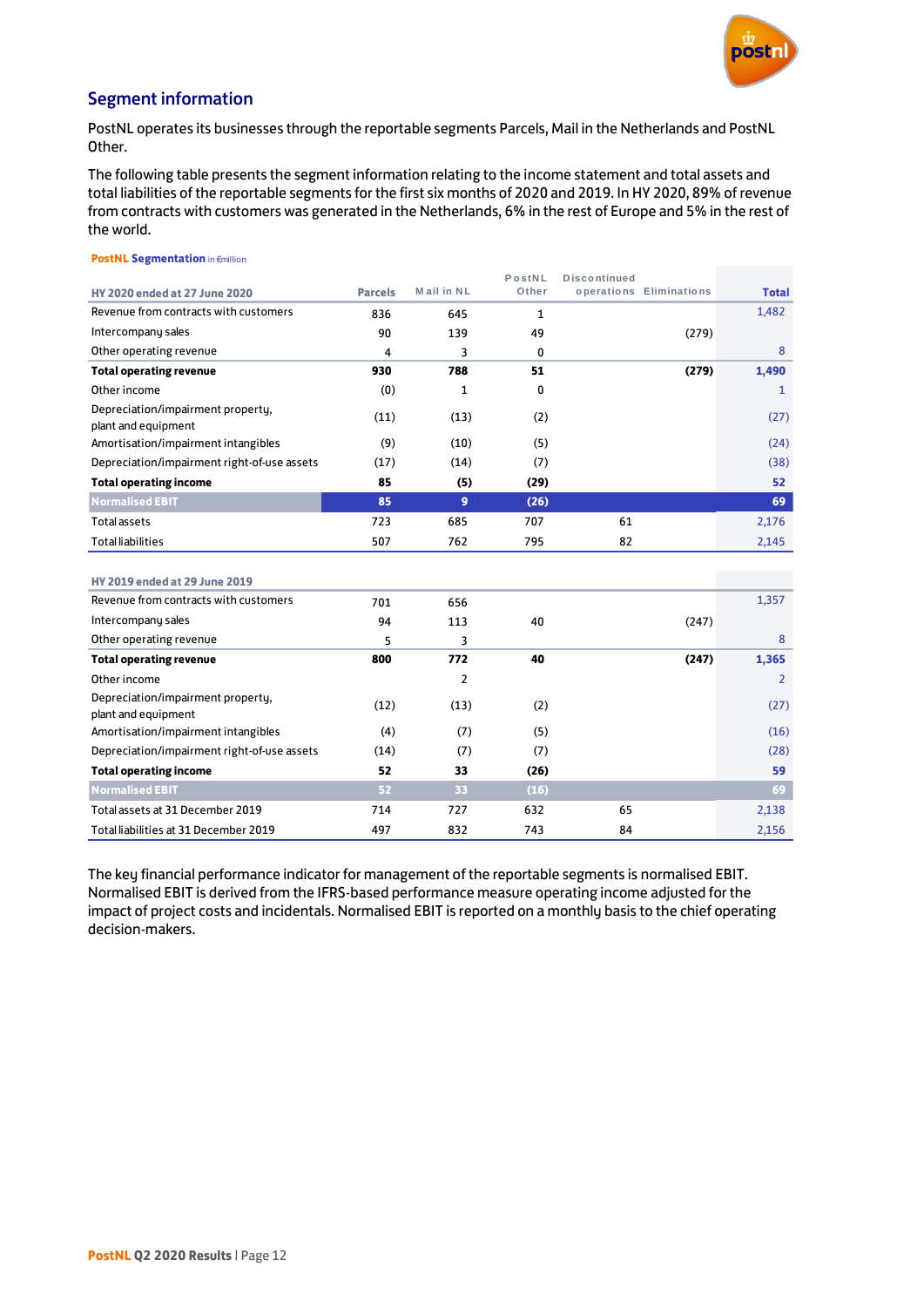

### Notes to the consolidated interim financial statements

### 1. Intangible assets

| in $\epsilon$ million           | <b>HY 2019</b> | <b>HY 2020</b> |
|---------------------------------|----------------|----------------|
| <b>Balance at 1 January</b>     | 212            | 364            |
| Additions                       | 14             |                |
| Amortisation and impairments    | (16)           | (24)           |
| <b>Balance at end of period</b> | 210            | 353            |

At HY 2020, the intangible assets of €353 million consist of goodwill for an amount of €225 million and other intangible assets for an amount of €128 million. Goodwill resulted from acquisitions in the past in the segments Mail in the Netherlands (€192 million) and Parcels (€33 million).

The additions to the intangible assets of €13 million mainly relate to software. In HY 2020, an impairment of €4 million was recorded related to the customer list of PS Nachtdistributie, triggered by a material deviation in the actual and expected revenues and EBITDA development compared to the expectations applied in the purchase price allocation valuation at acquisition in 2017. In HY 2019, an impairment of €2 million was recorded relating to software from Stockon. In HY 2020, amortisation costs included an amount of €1 million for the accelerated write-down of related assets from Sandd.

### 2. Property, plant and equipment

| in $\epsilon$ million                         | <b>HY 2019</b> | <b>HY 2020</b> |
|-----------------------------------------------|----------------|----------------|
| <b>Balance at 1 January</b>                   | 494            | 414            |
| Transfers to right-of-use assets at 1 January | (37)           |                |
| Additions                                     | 20             | 11             |
| Acquisitions of subsidiaries                  | ᆠ              | 0              |
| <b>Disposals</b>                              | (2)            | (1)            |
| Depreciation and impairments                  | (27)           | (27)           |
| <b>Balance at end of period</b>               | 449            | 398            |

The additions of €11 million in HY 2020 related for €4 million to new sorting and delivery centres within Parcels. The remainder relates to various other investments. In HY 2020, depreciation costs included an amount of €2 million for the accelerated write-down of related assets from Sandd.

### 3. Leases

As a result of the adoption of IFRS 16 an amount of €132 million of right-of-use assets and liabilities is included in the balance sheet as of 1 January 2019. Further, an amount of €37 million was transferred from property, plant and equipment to right-of-use assets of which €27 million relates to finance leases and €10 million to capitalised leasehold rights and ground rent contracts.

| <b>Right-of-use assets</b>                                           |                |                |
|----------------------------------------------------------------------|----------------|----------------|
| in $\notin$ million                                                  | <b>HY 2019</b> | <b>HY 2020</b> |
| <b>Balance at 1 January</b>                                          |                | 259            |
| Operating leases at 1 January                                        | 132            |                |
| Finance leases transferred from PP&E at 1 January                    | 27             |                |
| Leasehold rights and ground rents transferred from PP&E at 1 January | 10             |                |
| New leases                                                           | 39             | 19             |
| Depreciation and impairments                                         | (28)           | (38)           |
| <b>Disposals</b>                                                     |                | (1)            |
| <b>Balance at end of period</b>                                      | 180            | 239            |

The new leases of €19 million in HY 2020 mainly relate to replacement/expansion of vans and trucks. In HY 2019, the new leases included a new sorting and delivery centre within Parcels. In HY 2020, the depreciation costs included an amount of €9 million for the accelerated write-down of related assets from Sandd.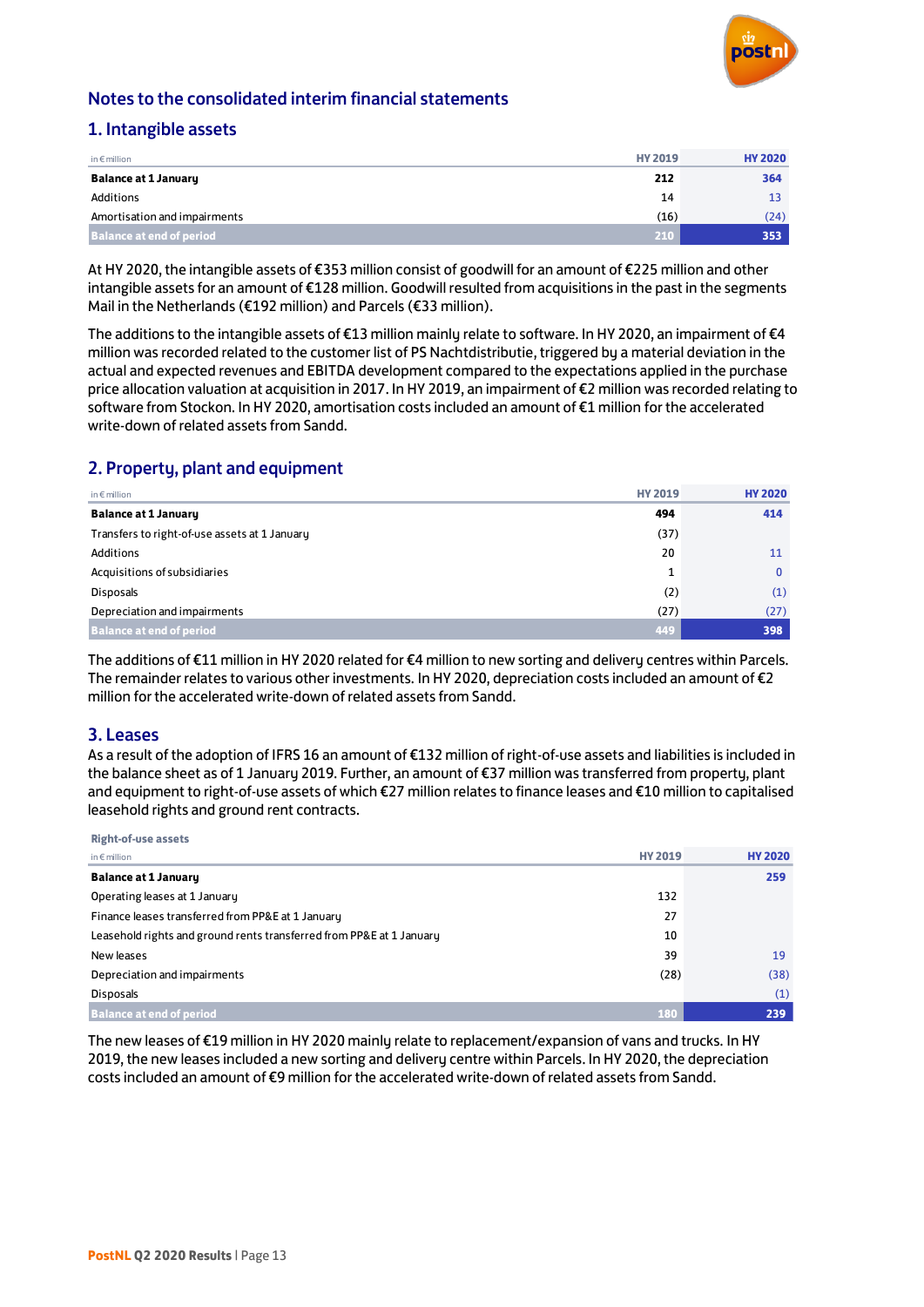

| <b>Lease liabilities</b>     |             |             |
|------------------------------|-------------|-------------|
| in $\epsilon$ million        | 31 Dec 2019 | 27 Jun 2020 |
| Long-term lease liabilities  | 201         | 189         |
| Short-term lease liabilities | 63          | 59          |
| <b>Total</b>                 | 264         | 249         |

In HY 2020, repayments of lease liabilities amounted to €35 million (HY 2019: €27 million).

### 4. Assets classified as held for sale

At 27 June 2020, assets classified as held for sale amounted to €70 million (31 December 2019: €91 million) and related for €10 million to buildings held for sale in the Netherlands (31 December 2019: €10 million) and for €61 million to Nexive (31 December 2019: €65 million). The liabilities related to assets classified as held for sale of €82 million related to Nexive (31 December 2019: €84 million). At 31 December 2019, the remaining part of these balance sheet positions related to Spotta.

#### **Nexive and Postcon**

On 5 August 2019, PostNL announced that it had signed an agreement on the sale of Postcon's activities to Quantum Capital Partners. The transaction closed on 31 October 2019. As part of the transaction, the parties agreed on an earnout arrangement with a range of between €0 and €12 million.

On 24 February 2020, PostNL announced that it had signed an agreement on the sale of 80% of the activities of Nexive to Mutares SE & Co KGaA. PostNL obtained a minority interest of 20% in the entity acquiring the Nexive business. As part of the transaction, PostNL agreed to commit to a cash contribution. The transaction closed on 1 July 2020. The transaction value, including the cash contribution, has been appropriately reflected in the estimated fair value as at 27 June 2020.

The following table presents financial performance and cash flow information for the discontinued operations for the first half of 2019 and 2020.

| <b>Financial performance and cashflow</b>   |                |                |
|---------------------------------------------|----------------|----------------|
| in $\notin$ million                         | <b>HY 2019</b> | <b>HY 2020</b> |
| Revenues                                    | 373            | 91             |
| Expenses                                    | (383)          | (107)          |
| <b>Operating income</b>                     | (10)           | (16)           |
| Results from investments in JVs/associates  | (1)            |                |
| Income taxes                                |                | (0)            |
| Profit/(loss) after taxes                   | (11)           | (16)           |
| Impairment to fair value less costs to sell | (27)           | 12             |
| Profit/(loss) from discontinued operations  | (38)           | (5)            |
|                                             |                |                |
| Net cash from operating activities          | 11             | (8)            |
| Net cash used in investing activities       | 2              | 1              |
| Net cash used in financing activities       | (6)            | (3)            |
| <b>Changes in cash and cash equivalents</b> | 7              | (11)           |

In HY 2020, the result from discontinued operations of €(5) million includes a negative business result, a positive fair value adjustment, increased costs of disposal and a consolidation effect with continuing operations. The fair value adjustment of €12 million includes a positive tax effect of €8 million. The fair value measurement is based on inputs not based on observable market data (level 3).

The following table presents the carrying amounts of assets and liabilities (excluding equity and intercompany balances) at 31 December 2019 and 27 June 2020, both of Nexive only.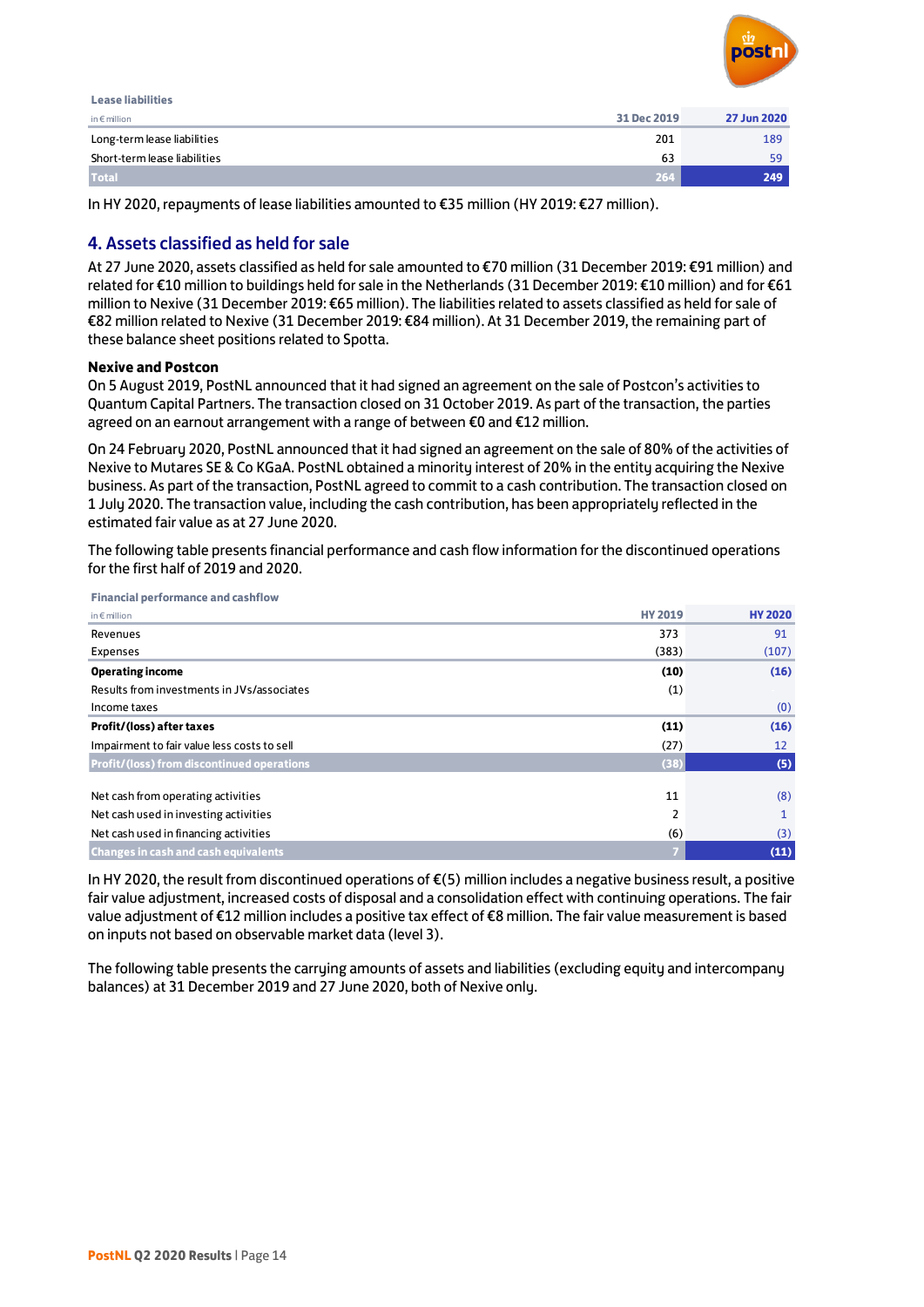

**Condensed balance sheet** in € million **31 Dec 2019 27 Jun 2020** Condensed balance sheet<br>in€million 31 Dec 2019 27 Jun 2020<br>Total non-current assets 16 16<br>Trade accounts receivable 7 9 Trade accounts receivable the control of the control of the control of the control of the control of the control of the control of the control of the control of the control of the control of the control of the control of t  $\frac{\ln 6 \text{ million}}{31 \text{ Dec } 2019}$  27 Jun 2020<br>
Total non-current assets 16<br>
Trade accounts receivable 2019<br>
Other current assets 35<br>
Cash and cash equivalents 2 Cash and cash equivalents **7** 1 **Total assets 65 61** Cash and cash equivalents **1986 of the USA of the USA of the USA of the USA of the USA of the USA of the USA of the USA of the USA of the USA of the USA of the USA of the USA of the USA of the USA of the USA of the USA of** Long-term liabilities 1 5 1 6 Trade accounts payable 3 4 2 6 Other current liabilities 2 6 3 0 **Total liabilities 84 82**

At 27 June 2020, the main part of the provisions of €10 million (31 December 2019: €9 million) related to the unfunded defined benefit plan Trattamento di Fine Rapporto of €6 million (31 December 2019: €7 million).

As a specific contingent tax liability, per HY 2020 a tax dispute exists relating to the years 2012, 2013 and 2014 which can be estimated, using a probability-weighted assessment, at €11 million. Although we believe, supported by external advice, that this risk is in the low possibility range (20%-30%), the outcome of the matter will depend upon the result of any negotiations with the relevant tax authorities and the outcome of related litigation. Furthermore, it is uncertain whether comparable tax disputes will arise for the years as from 2015 onwards.

### 5. Pensions

In HY 2020, the provision for pension liabilities decreased by €5 million.

| in $\epsilon$ million                                | <b>HY 2019</b> | <b>HY 2020</b> |
|------------------------------------------------------|----------------|----------------|
| <b>Balance at 1 Januaru</b>                          | 296            | 283            |
| Operating expenses                                   | 53             | 67             |
| Interest expenses                                    | 3              |                |
| Employer contributions and early retirement payments | (46)           | (47)           |
| Actuarial losses/(gains)                             | 11             | (26)           |
| <b>Balance at end of period</b>                      | .317           | 278            |

Under IAS 19, the pension provision is updated quarterly for changes in the discount rate, long term expected benefit increases and actual return on plan assets. Compared to year-end 2019, both the IAS 19 discount rate and the long-term expected benefit increases assumption decreased from 0.9% to 0.8%. The changed financial assumptions resulted in an actuarial gain on the defined benefit obligation. The return on plan assets was lower than assumed. The total effect in HY 2020 on the net pension position was a gain of €26 million (HY 2019: loss of €11 million). Within OCI, the pension impact net of tax in HY 2020 amounted to €20 million (HY 2019: €(9) million).

During the first half of 2020 the 12-month average coverage ratio of the main fund, decreased to 105.7% from 110.6% as at 31 December 2019. The month-end coverage ratio decreased to 102.5% from 113.4% as at 31 December 2019. Taking into account the resilience of the fund, no top-up payment obligation is expected.

The expenses for defined contribution plans in HY 2020 were €7 million (HY 2019: €7 million).

### 6. Equity

During HY 2020, consolidated equity attributable to the equity holders of the parent increased from €(21) million at 31 December 2019 to €28 million at 27 June 2020. The increase of €49 million in HY 2020 is primarily explained by the profit for the period of €28 million and the positive impact of pensions within OCI of €20 million.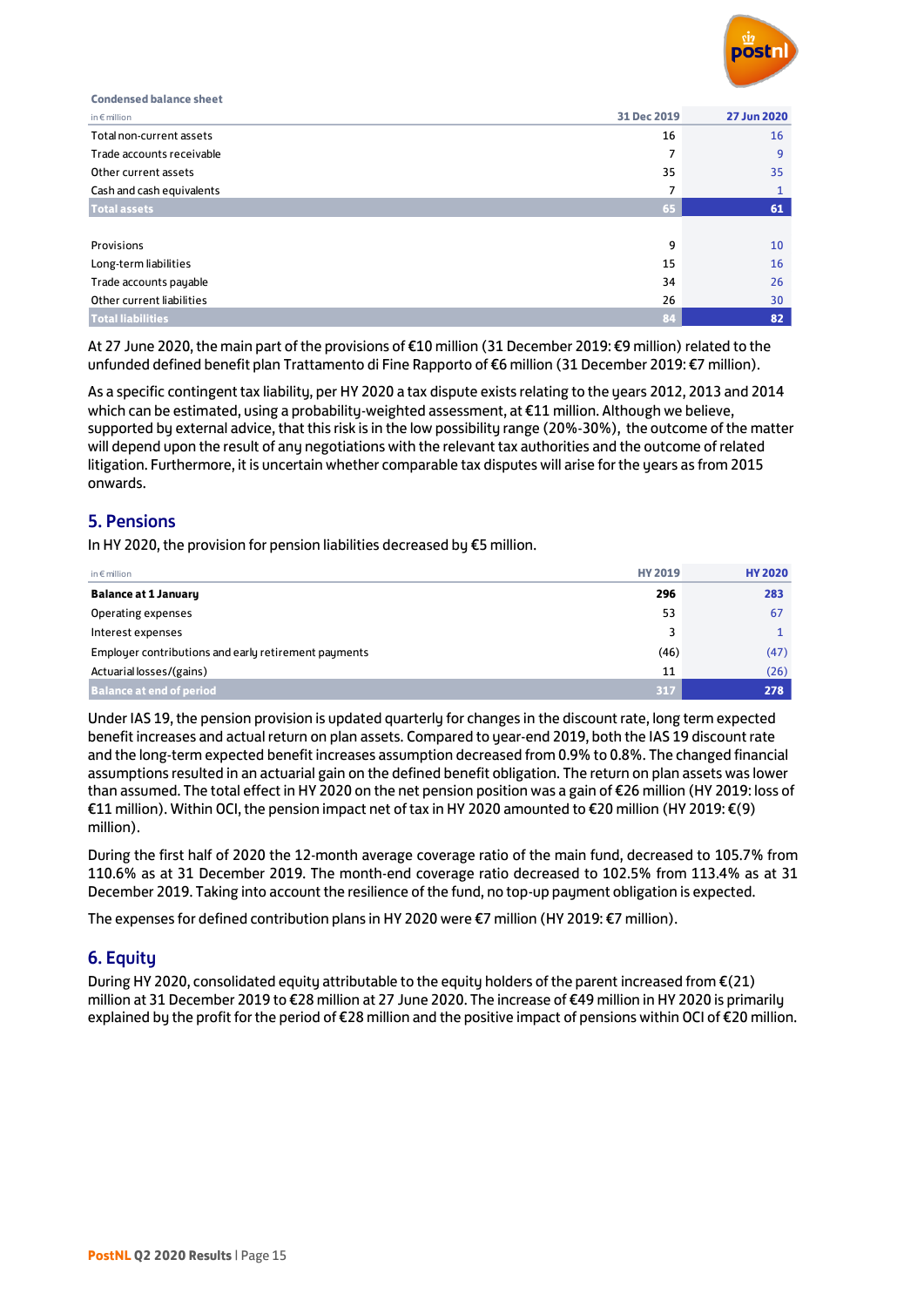

| in million                                                              | <b>HY 2019</b> | <b>FY 2019</b> | <b>HY 2020</b> |
|-------------------------------------------------------------------------|----------------|----------------|----------------|
| Number of issued and outstanding shares                                 | 485.2          | 494.0          | 495.0          |
| of which held by the company                                            | 0.0            | 0.0            | 0.0            |
|                                                                         |                |                |                |
| Year-to-date average number of ordinary shares                          | 473.7          | 482.6          | 494.3          |
| Year-to-date diluted number of ordinary shares                          |                | 0.9            |                |
| Year-to-date average number of ordinary shares on a fully diluted basis | 473.7          | 483.5          | 494.3          |

In May 2020, PostNL issued 1,038,803 ordinary shares for the settlement of its incentive schemes, increasing the issued share capital and additional paid-in capital by €1 million in total. As a result, the number of issued and outstanding shares increased from 494.0 million at 31 December 2019 to 495.0 million at 27 June 2020.

# 7. Adjusted net debt

| in $\epsilon$ million                                            | 31 Dec 2019 | 27 Jun 2020 |
|------------------------------------------------------------------|-------------|-------------|
| Short- and long-term debt                                        | 696         | 695         |
| Long term interest bearing assets                                | (6)         | (6)         |
| Cash and cash equivalents                                        | (480)       | (573)       |
| Net debt                                                         | 210         | 116         |
| Pension liabilities                                              | 283         | 278         |
| Lease liabilities (on balance)                                   | 264         | 249         |
| Lease liabilities (off balance)                                  | 51          | 45          |
| Deferred tax assets on pension and operational lease liabilities | (72)        | (73)        |
| <b>Adjusted net debt</b>                                         | 736         | 614         |

At 27 June 2020, the adjusted net debt position amounted to €614 million. Compared to 31 December 2019, the improvement of €122 million was mainly explained by the positive cash flow during HY 2020 (refer to note 10).

### 8. Provisions

Provisions consist of long term and short term provisions for restructuring, claims and indemnities and other employee benefits. In HY 2020, provisions decreased by €28 million.

| in $\epsilon$ million           | <b>HY 2019</b>  | <b>HY 2020</b> |
|---------------------------------|-----------------|----------------|
| <b>Balance at 1 January</b>     | 40              | 79             |
| Additions                       | 5               | 11             |
| Withdrawals                     | (9)             | (34)           |
| Releases                        | (3)             | (6)            |
| <b>Balance at end of period</b> | 33 <sup>°</sup> | 51             |

The additions of €11 million in HY 2020 mainly related to cost saving programmes within operations Mail Netherlands (€2 million) and Cross Border Solutions (€2 million), Sandd related cases (€4 million) and other employee benefit obligations (€2 million).

The withdrawals of €34 million in HY 2020 related mainly to the execution of the restructuring programme and settlement of onerous contracts within Sandd (€30 million) and payment of other employee benefit obligations (€2 million).

The releases of €6 million in HY 2020 mainly related to changes in cost savings programmes (€2 million) and various other provisions.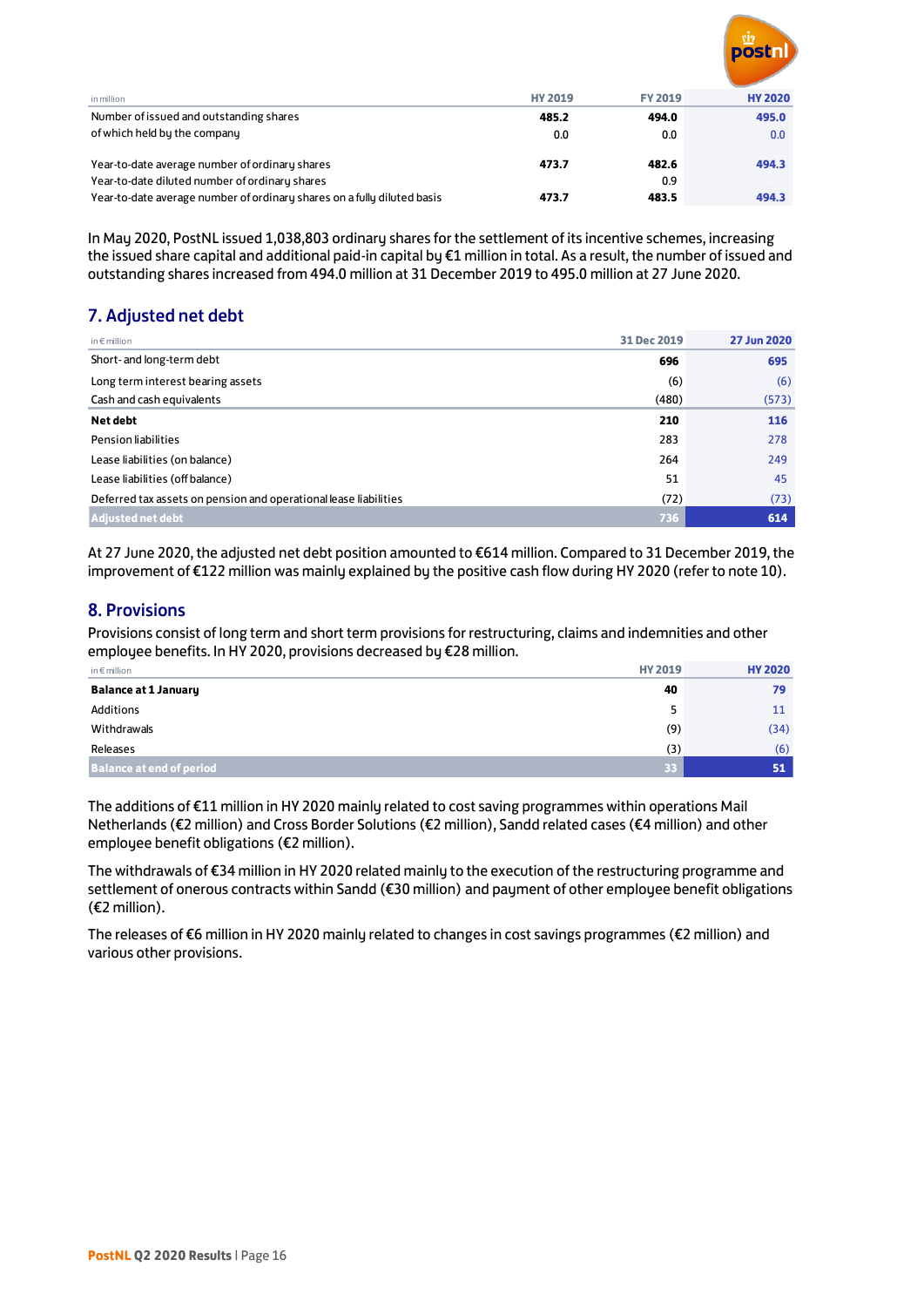

### 9. Taxes

| <b>Effective Tax Rate</b>   | <b>HY 2019</b> | <b>HY 2020</b> |
|-----------------------------|----------------|----------------|
| Dutch statutory tax rate    | 25.0%          | 25.0%          |
| Other statutory tax rates   | 0.1%           | $-0.1%$        |
| Average statutory tax rate  | 25.1%          | 24.9%          |
| Non/partly deductible costs | 4.4%           | 2.5%           |
| Exempt income               | $-0.1%$        | $-1.9%$        |
| Other                       | $-6.3%$        | 0.4%           |
| <b>Effective tax rate</b>   | 23.1%          | 25.9%          |

The tax expense in PostNL's statement of income in HY 2020 amounted to €11 million (HY 2019: €12 million), or 25.9% (HY 2019: 23.1%) of the profit/(loss) before income taxes of €44 million (HY 2019: €52 million).

In HY 2020, the line Non/partly deductible costs (2.5%) included costs in connection with the acquisition of Sandd. The line Exempt income (-1.9%) consisted mainly of a one-off result from a former participation. In HY 2019, the line Other (-6.3%) mainly related to the recognition of deferred tax assets in relation to tax losses.

Income taxes paid in HY 2020 amounted to €8 million (HY 2019: €43 million) and included predominantly Dutch payments and refunds related to prior years.

Per HY 2020, the deferred tax asset related to the Dutch tax credit potential upon realising (liquidation) losses in connection with the sale of the Nexive and Postcon businesses amounted to €82 million (FY 2019: €73 million).

### 10. Cash flow statement

Net cash from operating activities increased from €39 million in HY 2019 to €144 million in HY 2020. Cash generated from operations increased by €70 million and income taxes paid decreased by €35 million. The increase in cash generated from operations of €70 million was mainly due to a positive change in working capital (€65 million) and higher operational (cash) results, partly offset by higher cash out from other provisions (€25 million).

Net cash used in investing activities decreased by €4 million to €(10) million in HY 2020 from €(14) million in HY 2019, mainly due to lower capital expenditure of €5 million in HY 2020.

Net cash used in financing activities amounted to €(37) million in HY 2020 (HY 2019: €(76) million) and mainly related to repayments of lease liabilities of €35 million (HY 2019: €27 million). In HY 2019 the payment of the 2018 final dividend amounted to €48 million.

### 11. Labour force

| <b>Headcount</b>        | 31 Dec 2019 | 27 Jun 2020 |
|-------------------------|-------------|-------------|
| Parcels                 | 7,027       | 7,369       |
| Mail in the Netherlands | 37,966      | 32,186      |
| PostNL Other            | 1.310       | 1,255       |
| <b>Total</b>            | 46,303      | 40,810      |

The number of employees working at PostNL at 27 June 2020 was 40,810, is a decrease of 5,493 compared to 31 December 2019. This decrease is mainly the result of the restructuring programmes within Sandd within Mail in the Netherlands, partly offset by an increase due to business growth within Parcels.

| <b>Average FTE's</b>    | <b>HY 2019</b> | <b>HY 2020</b> |
|-------------------------|----------------|----------------|
| Parcels                 | 5,310          | 5,914          |
| Mail in the Netherlands | 13,796         | 15,386         |
| PostNL Other            | 1,228          | 1,187          |
| <b>Total</b>            | 20.334         | 22,488         |

The average number of full time equivalents (FTEs) working at PostNL during the first six months of 2020 was 22,488. The increase of 2,154 compared to the same period last year is mainly related to the acquisition of Sandd and business growth within Parcels.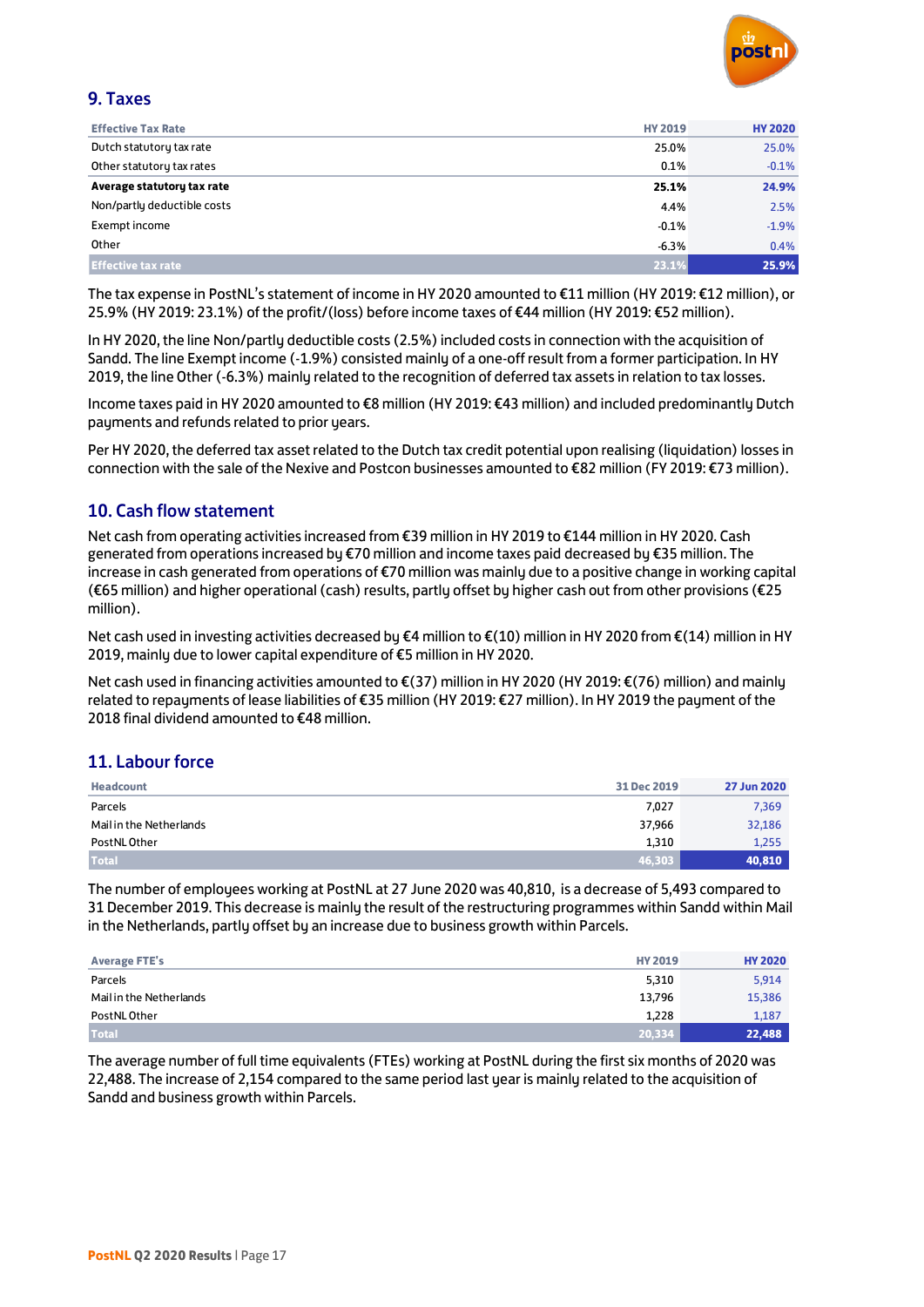

### 12. Financial instruments

The fair value of financial instruments is based on foreign exchange and interest rate market prices, if applicable. PostNL uses derivative financial instruments solely for the purpose of hedging currency and interest exposure. PostNL uses commonly practised fair value valuation methods for its derivatives. The valuations represent a best approximation of the trading value of these derivatives at their valuation moment. The derivatives within the financial instruments are grouped within level 2 of the fair value measurement hierarchy.

The carrying value of PostNL's outstanding Eurobonds is measured at amortised cost and amounted to €695 million at 27 June 2020 (31 December 2019: €695 million). The fair value of the outstanding Eurobonds amounted to €700 million at 27 June 2020 (31 December 2019: €711 million). The outstanding Eurobonds are all at fixed interest rates.

The investments in financial assets at fair value through OCI of €15 million at 27 June 2020 (31 December 2019: €15 million) relate to investments in equity shares of non-listed companies. In HY 2019, PostNL divested part of its stake in Whistl, a transaction that positively impacted the fair value of the remaining share by €3 million recorded in OCI.

The fair value of the other financial instruments approximates the carrying amount of these assets and liabilities.

### 13. Related parties

During HY 2020, purchases by PostNL from and sales to joint ventures and associated companies amounted to €0 million (HY 2019: €0 million). The net amounts due to joint ventures and associated companies amounted to €0 million (HY 2019: €0 million).

### 14. Subsequent events

On 2 July 2020, PostNL announced it had completed the sale of 80% of the activities of Nexive, the number-two mail and parcels provider in Italy, to Mutares SE & Co KGaA. PostNL has obtained a minority interest of 20% in the entity acquiring the Nexive business. As part of the transaction, PostNL has agreed to commit to a cash contribution. The transaction value, including the cash contribution, has been appropriately reflected in the estimated fair value at 27 June 2020.